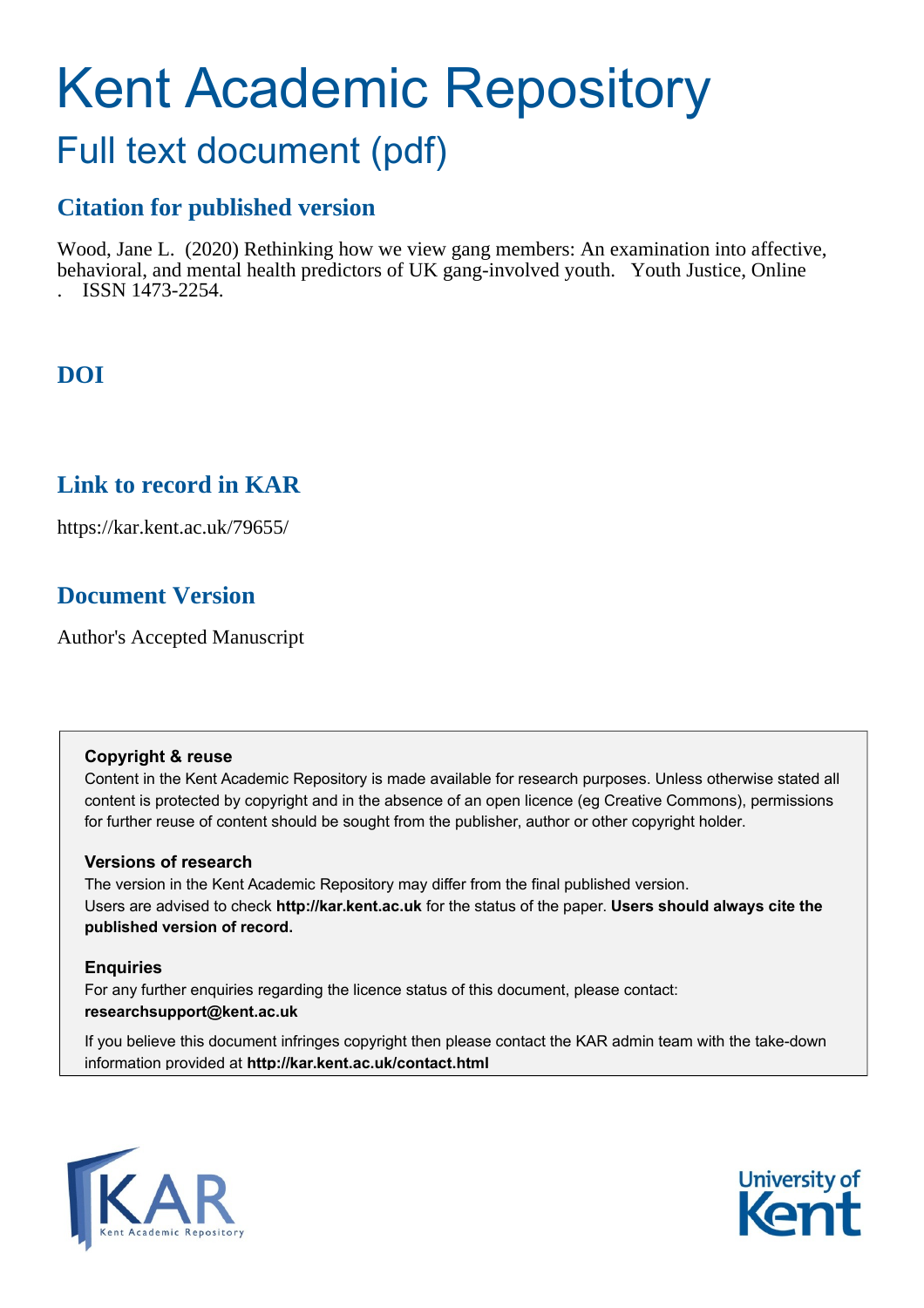Rethinking how we view gang members: An examination into affective, behavioral, and

mental health predictors of UK gang-involved youth

Youth Justice

Sarah Frisby-Osman

and

Jane Louise Wood

Center of Research and Education in Forensic Psychology

University of Kent

#### *Author Note*

Correspondence concerning this article should be addressed to Sarah Frisby-Osman, Center

of Research and Education in Forensic Psychology, University of Kent, Canterbury, Kent,

CT2 7NP, United Kingdom. Email: so302@kent.ac.uk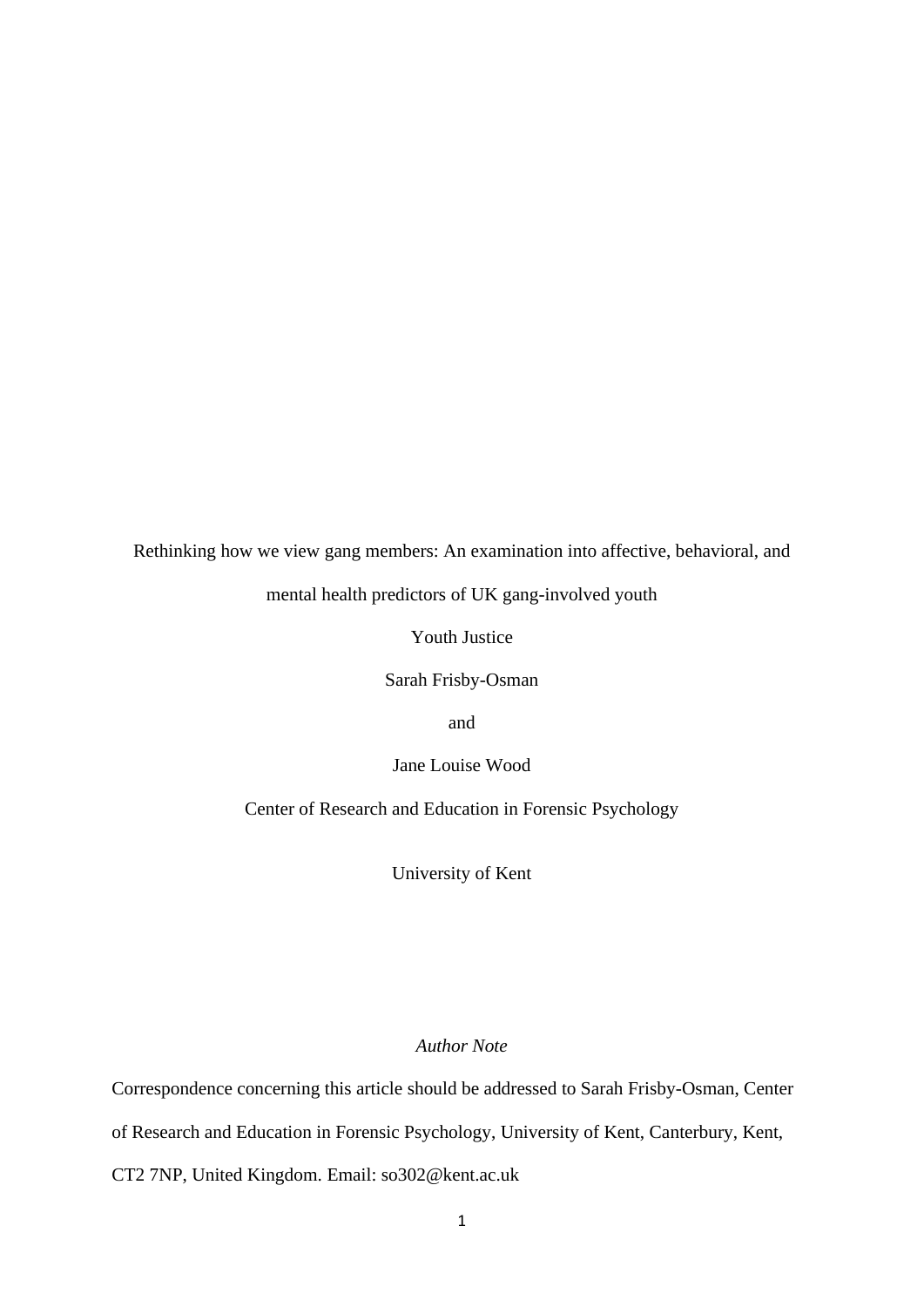#### **Abstract**

Mental health difficulties, conduct problems, and emotional maladjustment predict a range of negative outcomes, and this may include gang involvement. However, few studies have examined how behavioral, mental health, socio-cognitive, and emotional factors all relate to adolescent gang involvement. This study examined 91 adolescents to compare non-gang and gang-involved youth on their conduct problems, emotional distress, guilt proneness, anxiety and depression, and use of moral disengagement and rumination. Analyses revealed that ganginvolved youth had higher levels of anxiety, depression, moral disengagement, and rumination. Gang-involved youth also had higher levels of conduct disorder and exposure to violence, but they did not differ from non-gang youth on levels of emotional distress and guilt proneness. Discriminant function analysis further showed that conduct problems, moral disengagement, and rumination were the most important predictors of gang involvement. Discussion focuses on how intervention and prevention efforts to tackle gang involvement need to consider the mental health and behavioral needs of gang-involved youth. Further research is also needed to build an evidence-base that identifies the cause/effect relationship between mental health and gang involvement to inform best practice when tackling gang membership.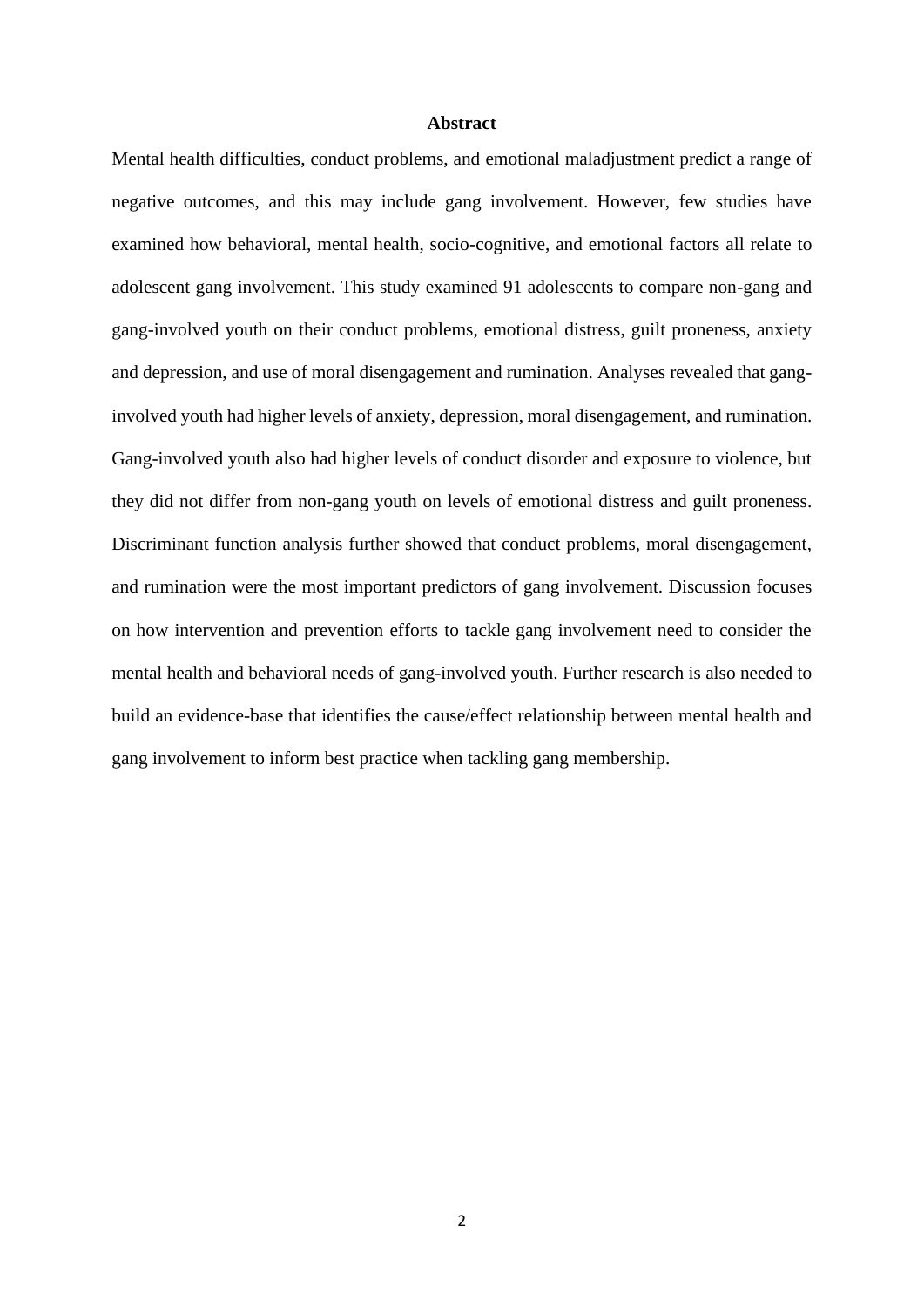## **Rethinking how we view gang members: An examination into affective, behavioral, and mental health predictors of UK gang-involved youth**

*…to tackle gang membership effectively it is vital that we learn to live with the juxtaposition that gang members are violent individuals and also vulnerable victims, and that the current one-dimensional perception that gang members are merely violent perpetrators is amended.*  (Beresford and Wood, 2016: p. 153)

Adolescent gang involvement gains widespread attention from professional and public audiences because of the serious implications it has for youth involved and the social fabric of communities. A recent report estimates that 27,000 10 to 17-year olds are street gang members (Children's Commissioner, 2018: p.15) and these children tend to have a range of needs, including poor mental and emotional health (McDaniel, 2012; Mayor Office for Policing and Crime, 2018). The etiology of gang membership is multifaceted with a range of precursors, often occurring simultaneously and across numerous risk factors such as family, individual characteristics, social situations, peer groups, and environmental factors (Raby and Jones, 2016; Thornberry, Krohn, Lizotte et al., 2003). Thus, addressing the issues posed by gangs is far from straightforward, but it is one that requires 'better co-operation and collaboration…between traditionally divergent institutions and agencies…' (Densley, 2011, p. 20). Yet, the prevailing view of gang members focuses primarily on their criminality and violence, (Beresford and Wood, 2016).

Recently in the UK, gang-related homicide increased from 29% in 2016 to 37% in 2018 and gang-related knife-crime involving victims under 25 is higher (57%) than that committed by non-gang members (34%; Mayor Office for Policing and Crime, 2018). Thus, it is unsurprising that gang-related violence is an urgent Government priority. However, gang involvement is complex and punitive approaches such as harsher sentencing laws and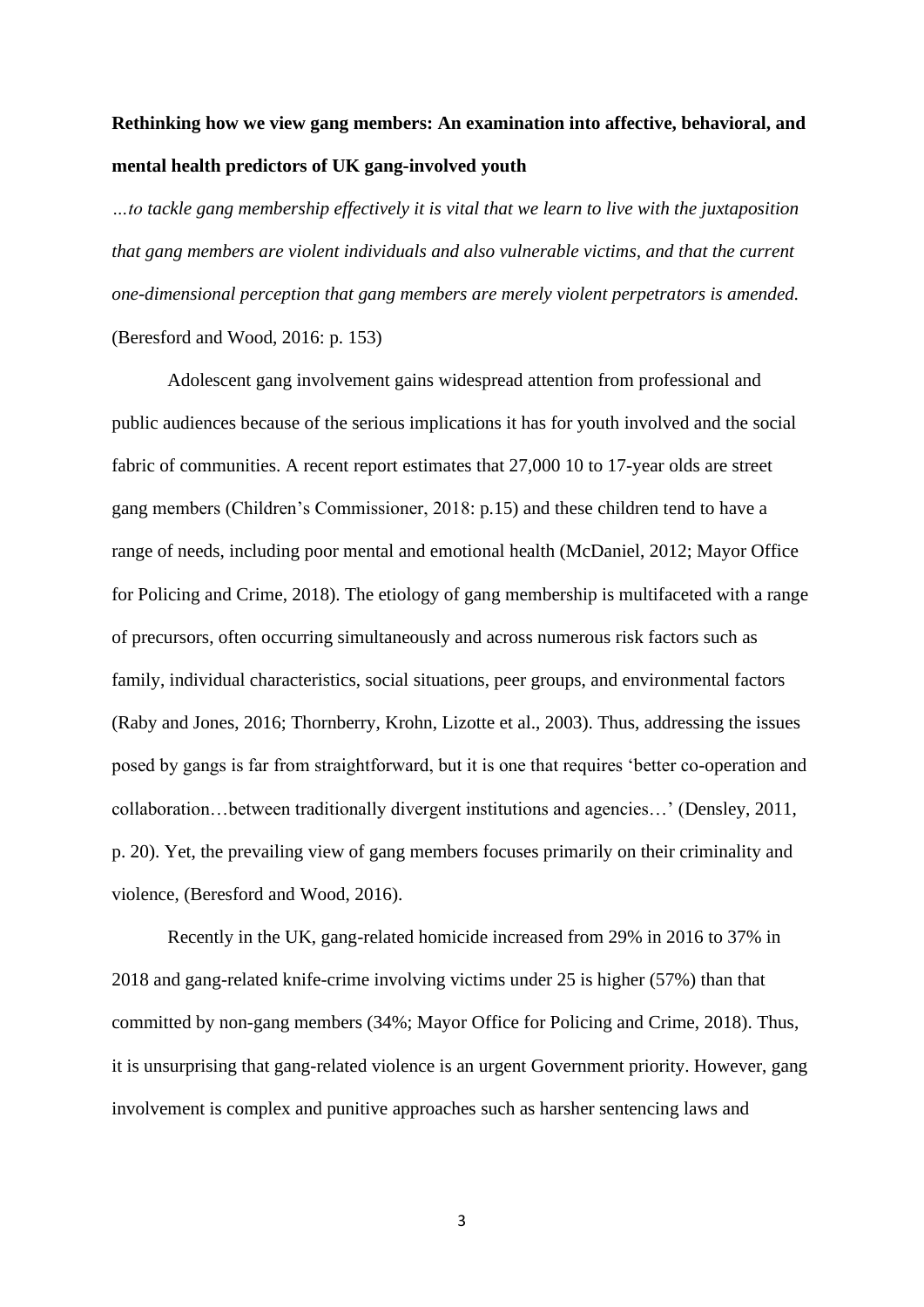inappropriate use of intelligence tools (Densley, 2011; Wood, Alleyne and Beresford, 2016) cannot address these complexities in full.

As gang involvement includes more exposure to violence (Medle and Esbensen, 2013), which in turn is associated with mental illness, such as anxiety and depression and maladaptive affective processes, such as emotional desensitization (Kennedy and Ceballo, 2016; Kerig, Chaplo, Bennett et al., 2016), research is needed to understand how these relate to gang membership. That is, a better understanding of behavioral, emotional, and mental health difficulties experienced by young people at-risk or involved with gangs (Children's Commissioner, 2018; see Delisi, Drury and Elbert, 2019) will provide an infrastructure for effectively tackling and reducing gang involvement.

The aim of the current study is to identify the affective, behavioral, mental health, and socio-cognitive predictors of gang involvement. The paper begins with an examination of existing literature in relation to gang membership, violence, mental health outcomes, and gang members' affective, behavioral, and socio-cognitive needs. Findings from the current cross-sectional study, which examined the emotional needs, mental health, and sociocognitive predictors of gang involvement in England are reported. To end, the results are discussed in line with current evidence and the implications findings have for prevention and intervention with gang-involved youth are identified.

#### **Gang membership, exposure to violence, and mental health outcomes**

Exposure to violence, including violent victimization among gang members, is well documented. Peterson, Taylor and Esbensen (2004) identify how adolescent gang members aged between 12 and 16 years are more likely to experience violent victimization, including serious violence, before, during, and after gang involvement compared to non-gang youth (60% and 12% respectively; Taylor, Peterson, Esbensen et al., 2007). This is supported by later findings that active gang members (97.8%) are violently victimized more so than youth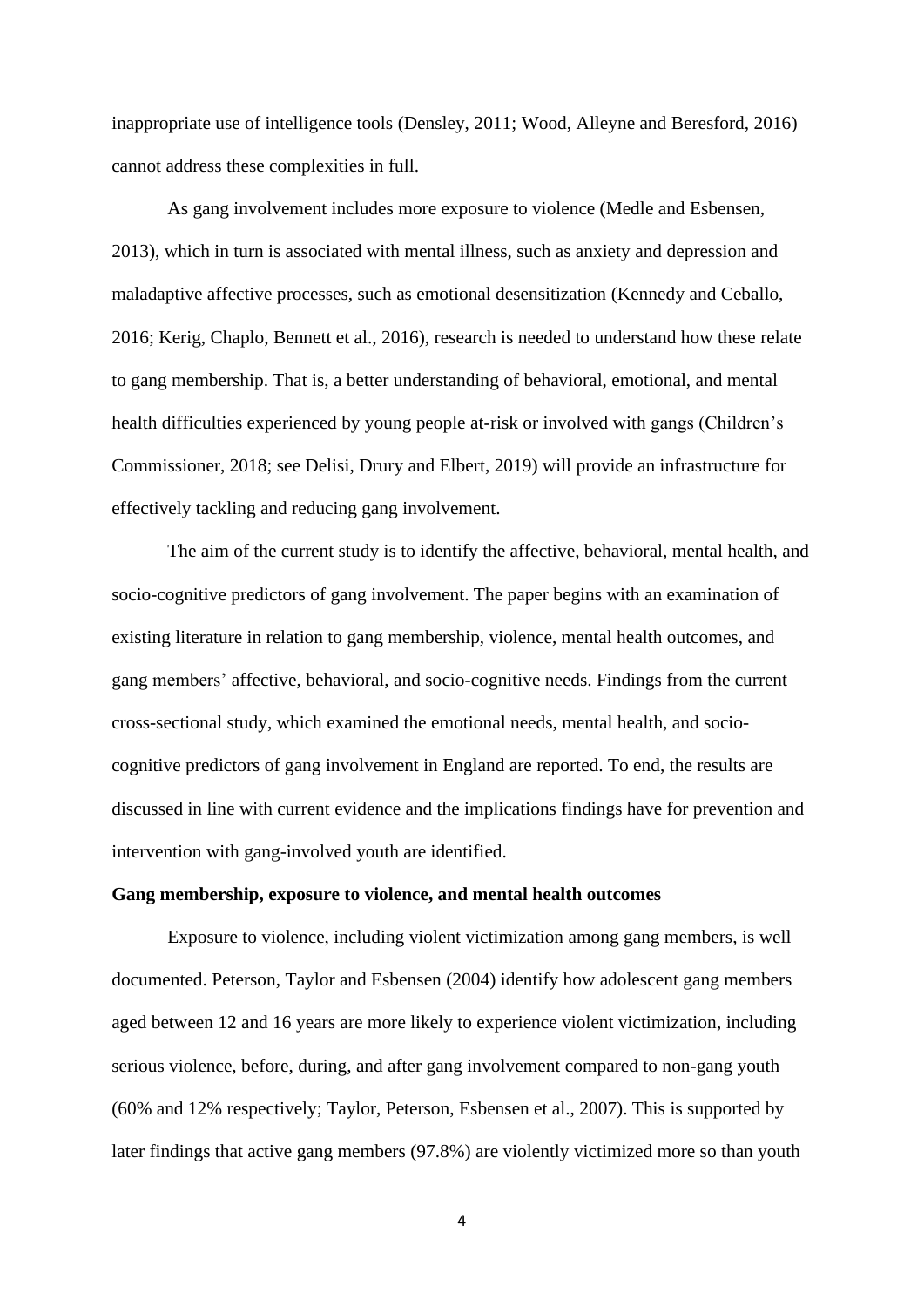who are loosely involved with a gang (79.9%) and non-gang youth (67.1%; Katz, Webb, Fox et al., 2011).

Exposure to violence is also associated with internalizing and externalizing symptoms, such as depression, delinquency, and increased aggression (Gorman-Smith and Tolan, 1998; Schilling, Aseltine and Gore, 2007). It is therefore unsurprising that behavioral disorders, including conduct problems mediate the relationship between gang membership and antisocial behavior (DeLisi et al., 2019). Equally, some authors further note how higher levels of antisocial personality disorder (ASPD) distinguish gang members from non-gang members (Mallion and Wood, 2018). Research examining adolescent indicators of ASPD in adulthood, (characterized by emotion dysregulation, unpredictable & heightened emotional experiences, low empathy, & engagement in violence, APA, 2013; Howard, 2015; Mallion, 2017), identifies how individuals diagnosed with conduct disorder (CD) in adolescence are more likely to develop ASPD in adulthood and engage in higher levels of crime and violence (Loeber, Bruke and Lahey, 2006). Further research shows how CD and ASPD correlates with anxiety and depression (Goodwin and Hamilton, 2003), and Loeber and colleagues (2006) note how when CD is comorbid with depression, substance misuse (marijuana), and callous/unemotional traits, the risk of developing ASPD increases.

CD in adolescence and ASPD in adulthood also positively correlate with traumatic experiences in childhood, including exposure to violence (Ballard et al., 2015; Holmes, Slaughter and Kashani, 2001). Evidence suggests that exposure to adverse childhood experiences (ACEs; defined as "potentially traumatic events that can have negative lasting effects on health and wellbeing," Boullier and Blair, 2018: 132) have a cumulative effect on later behavior. Exposure to ACEs also relates to lower levels of mental and emotional wellbeing (Boullier and Blair, 2018), and the greater the number of ACEs experienced in adolescence, the greater the impact on mental health into adulthood (Chapman et al., 2004;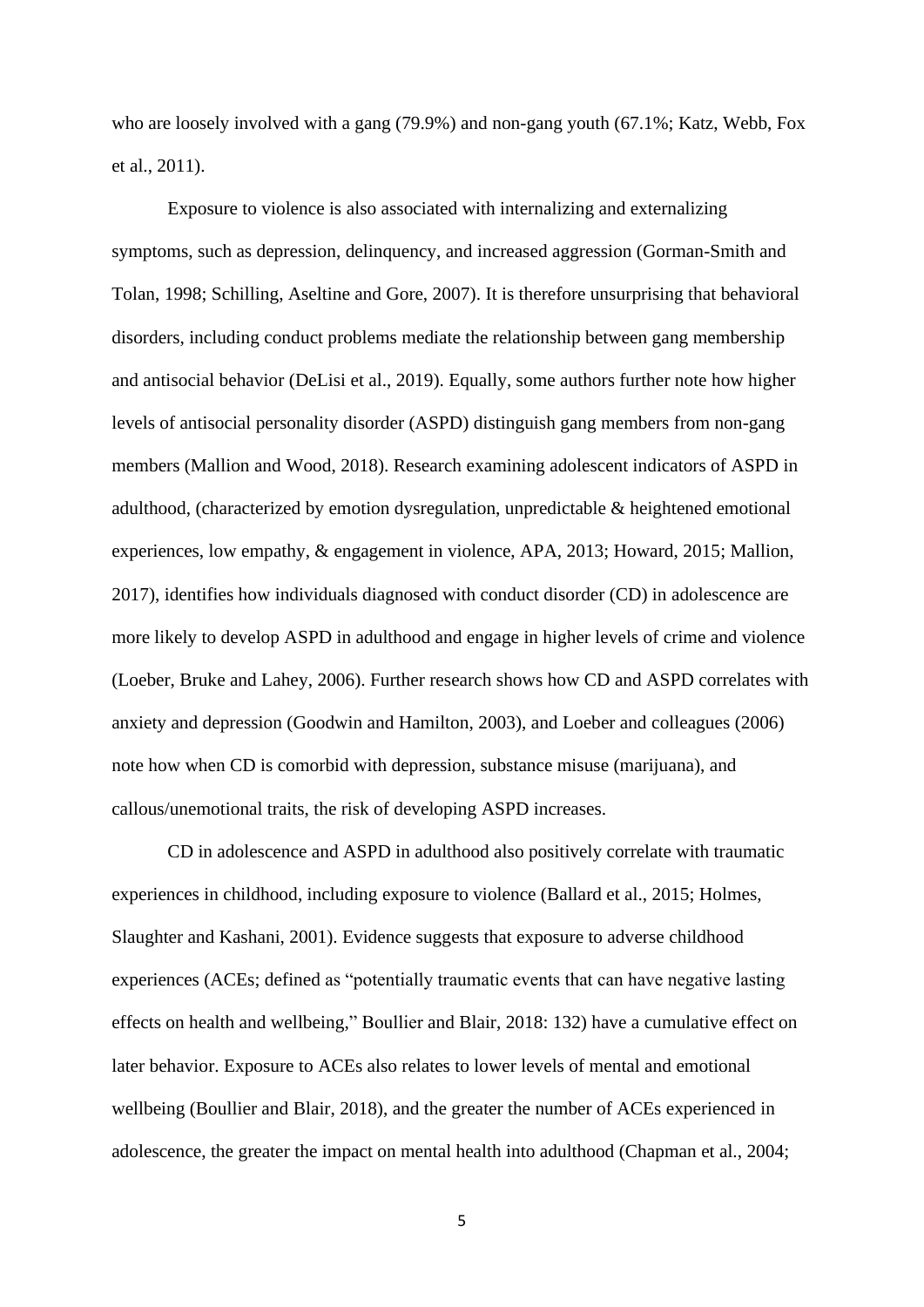Schilling et al., 2007). A range of ACEs, such as adverse familial experiences, exposure to delinquency and violent victimization, and mental health difficulties have also been linked to a risk of gang involvement; and just as it is with the impact on mental health, the greater the number of ACEs, the greater the vulnerability of the child to gang involvement (Raby and Jones, 2016; Thornberry et al., 2003).

Collectively, the above evidence suggests that youth who become involved in gangs are vulnerable to a range of problems, particularly mental health difficulties (Beresford and Wood, 2016; Watkins and Melde, 2016). Although research investigating gang members' mental health is still in its infancy, there is plenty of evidence that gang members, compared to nongang counterparts, are involved in higher levels of criminality and violence (Gatti et al., 2005), which also relate to mental ill health. In line with the "cumulative effects" concept, the more exposed to violence a youth is (e.g., via familial maltreatment), the more s/he becomes vulnerable to mental illnesses (Lynch and Cicchetti, 1998; Lynch 2003), including anxiety, depression, and symptoms of psychological distress (Foster, Kupermine and Price, 2004; Gorman-Smith and Tolan, 1998; Kennedy and Ceballo, 2013). Consequently, it is unsurprising that gang membership, which strongly relates to violence (Gatti et al., 2005), leads to or aggravates existing symptoms of depression and suicidal ideation in youth (Watkins and Melde, 2016).

Due to their experiences of violent victimization as both perpetrators and victims (see Beresford and Wood, 2016), it is unsurprising that gang members are more likely to experience symptoms of depression, perpetration trauma (PT), which is trauma from perpetrating violent acts (see Kerig et al., 2016), and posttraumatic stress (Petering, 2016). However, research examining gang members' mental health (Dmitrieva et al., 2014; Madan, Mrug and Windle, 2011; Watkins and Melde, 2016) has produced mixed findings. Although Madan et al. (2011) found that suicidal behavior positively related to gang involvement, this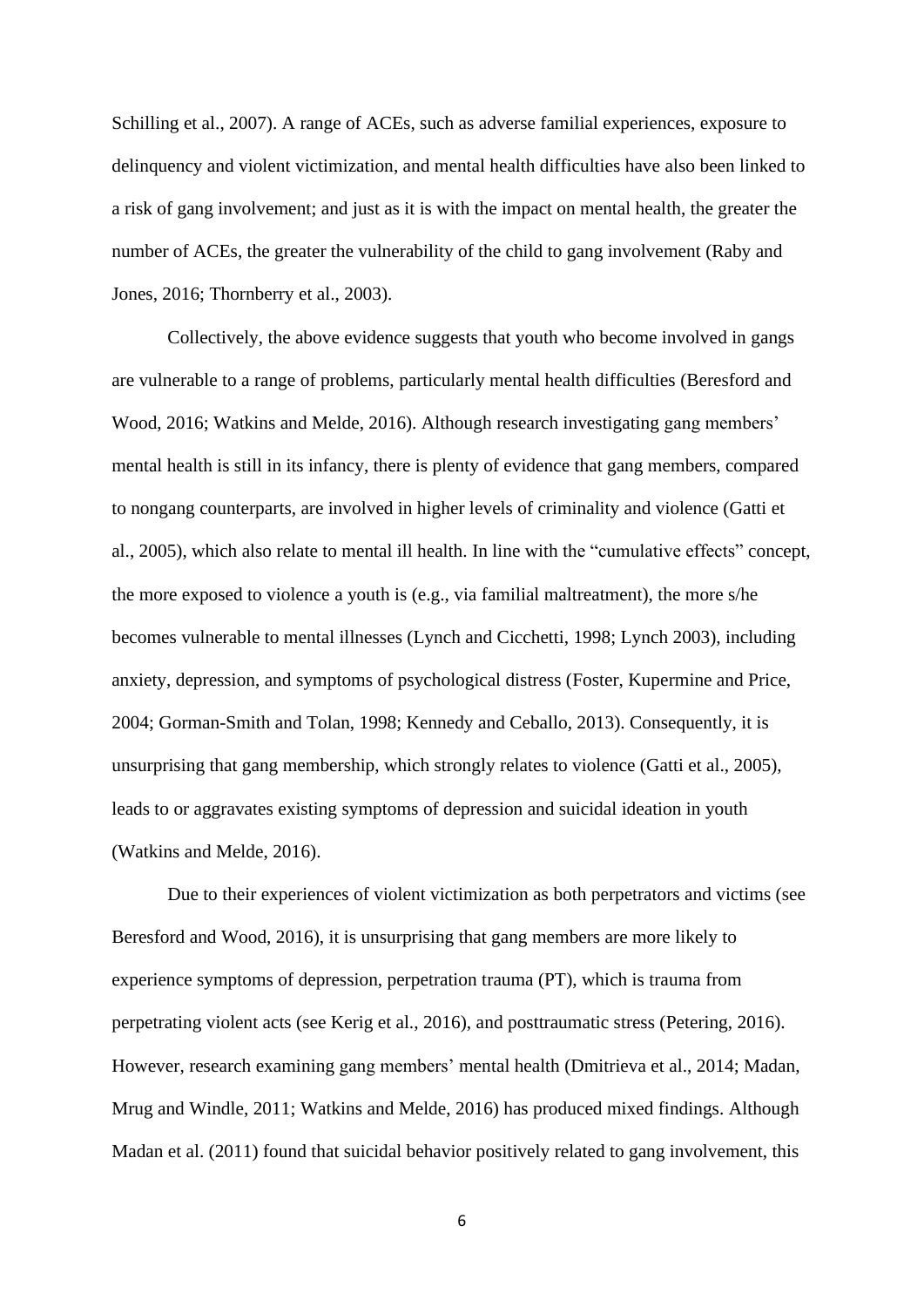relationship was mediated by levels of delinquency and exposure to community violence. They also found no relationship between internalizing symptoms, (e.g., anxiety & depression) and gang involvement. One explanation for Madan et al.'s (2011) findings could be that their data includes gang members who still believe their gang will provide protection and a social support network (Vigil, 1988; see Wood, 2014). However, this perception is likely to be short-lived (Venkatesh, 1999), and cross-sectional analyses such as Madan et al.'s (2011) cannot capture how perceptions (and mental health) change across time. Only longitudinal analyses could accurately assess this. Although longitudinal findings regarding gangs and mental health are scarce, findings so far suggest that youth who join gangs already have higher levels of depression and suicide-related behavior, and these only worsen following gang joining (Watkins and Melde, 2016). This suggests that existing mental health difficulties may be useful predictors of future gang involvement. It also suggests that joining a gang exacerbates existing symptoms. Recent research supports this contention by suggesting that the more deeply involved members are in a gang the more severe is their mental illness (Wood, Kallis and Coid, 2017). That is, gang members report more anxiety, are more likely to suffer psychosis, and have ASPD than affiliates (who link loosely to a gang), and non-gang violent men.

#### **Affective, behavioral, and socio-cognitive processes**

In their consideration of the literature, Watkins and Melde (2016) state that "…gang youth are not as emotionally healthy as nongang youth…" (p. 1110). However, emotional correlates of gang membership are rarely examined. Existing studies show how gang members engage in angry rumination (i.e., repeatedly focus on anger-provoking thoughts), which is associated with increased levels of displaced aggression (Vasquez, Osman and Wood, 2012). More recently, the need to examine self-conscious emotions, such as guilt and remorse for their violence in gang-involved populations has become apparent (see Wood et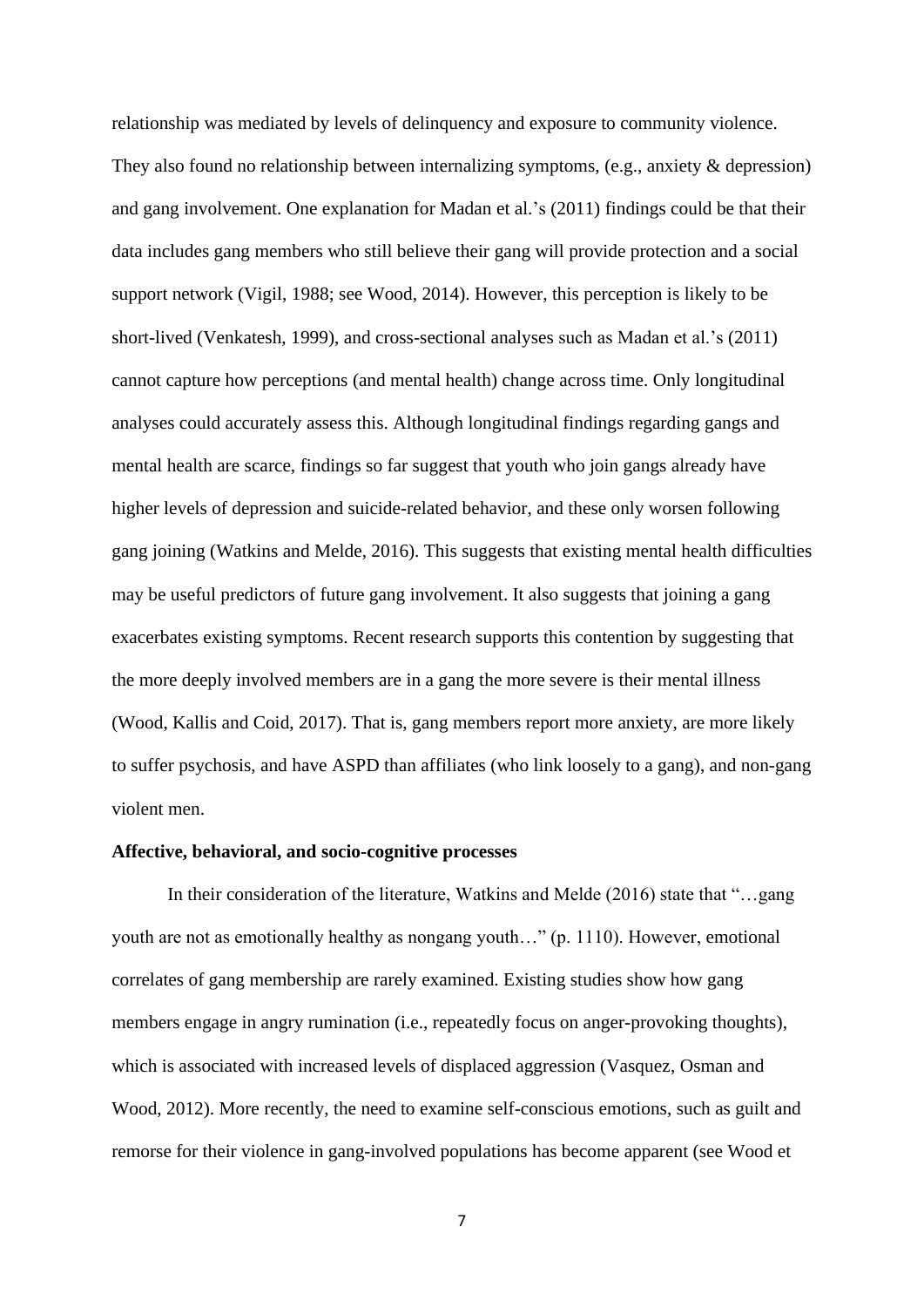al., 2017). Guilt is recognized as eliciting and/or inhibiting offending behaviors and recidivism among delinquent samples and can motivate reparative action as the individual focuses on their behavior to 'right a wrong'. In turn, this process minimizes personal feelings of regret or distress (see Tangney, Stuewig and Martinez, 2014). Thus, guilt is an adaptive emotion that can motivate individuals to modify adverse behavior (see Roos, Hodges and Salmivalli, 2014).

However, callous unemotional traits, which involve a lack of guilt, have also been strongly linked to antisocial behavior, conduct problems (Farrington and Loeber, 2000), and ACEs (e.g., 'early maltreatment'; see Docherty et al.,2018). It is further argued that exposure to violence may disrupt affective developmental processes and lead to callous-unemotional traits and emotional desensitization, such as low guilt (Docherty et al., 2018; Kennedy and Ceballo, 2016). Using longitudinal data, Kennedy and Ceballo (2016) reported that exposure to community violence was positively associated with mental health outcomes and aggressive behaviors in childhood and adolescence. Furthermore, in their analysis of data from the Longitudinal Studies on Childhood Abuse and Neglect, Docherty et al. (2018) examined the relationship between adverse events in 4- to 13-year old's and self and/or parental reports of CD and lack of guilt at age 14. Analyses of four groups; (1) CD-lack of guilt; (2) CD-feel guilt; (3) no CD-lack of guilt; (4) no CD-feel guilt, found that lack of guilt was prominent among young people diagnosed with CD, compared to those not diagnosed. These findings also identified how exposure to violence and neglect in childhood and adolescence predict a lack of guilt and a CD diagnosis. This suggests that exposure to violence has implications for mental health outcomes and healthy emotional adjustment.

Empirical investigations have reported mainly on the relationship between guilt and mental health outcomes (Fontana, Rosenheck and Brett, 1992; Henning and Frueh, 1997). However, a lack of guilt may also be associated with the use of moral disengagement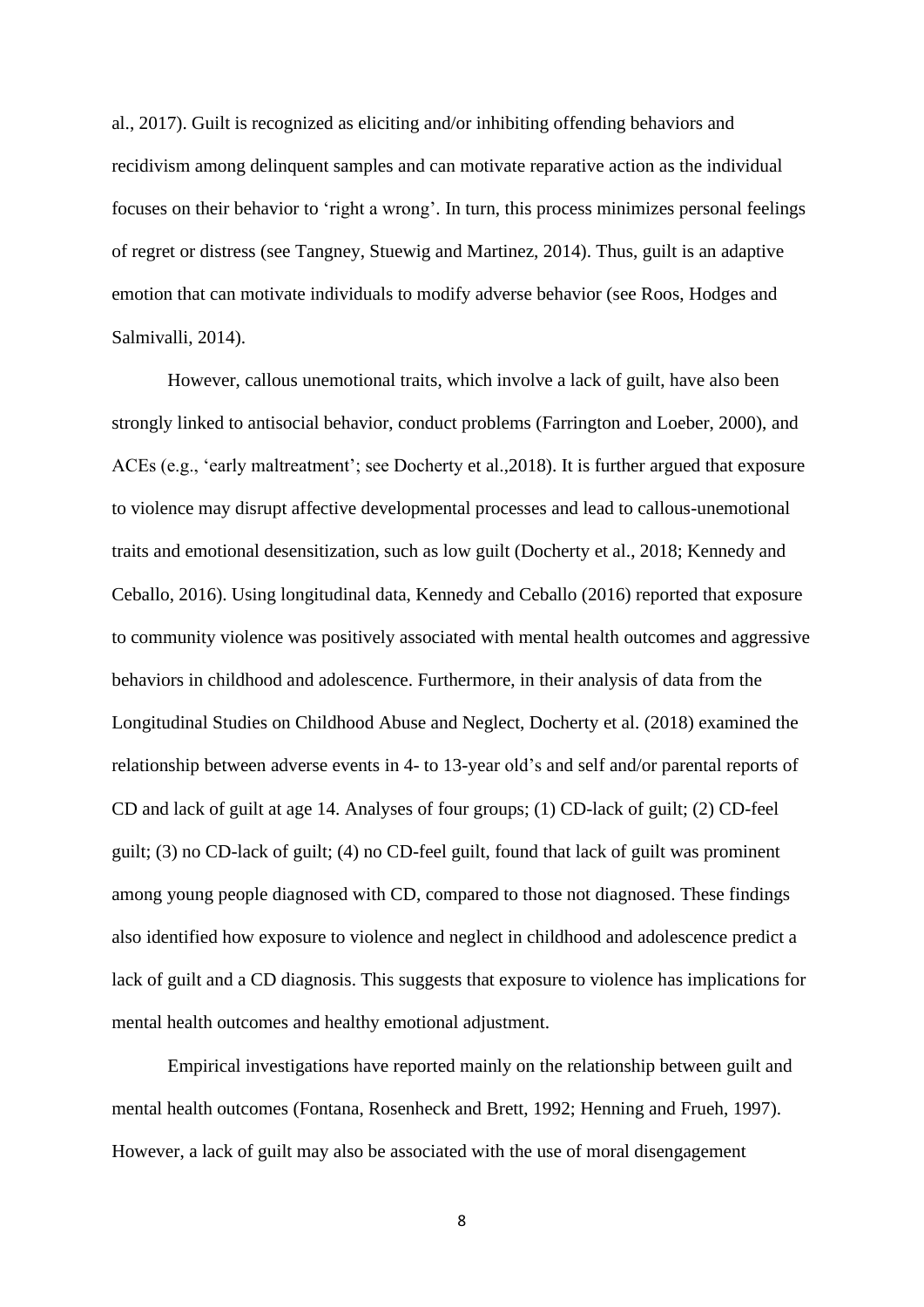strategies (Bandura et al., 1996; Ring and Kavussanu, 2017). Moral disengagement strategies enable individuals to set aside their existing morals and engage in harmful behavior that they believe will benefit them (Bandura et al., 1996). For instance, research has shown that moral disengagement strategies relate to unethical decision-making (Ring and Kavussanu, 2017). Equally, research has shown that street gang members are more likely to morally disengage than are non-gang offenders by adopting a range of moral disengagement strategies, such as displacement of responsibility (e.g., to other gang members or to victims) and dehumanizing victims (Alleyne, Fernandes and Pritchard, 2014; Niebieszczanski et al., 2015). The more the individual benefits from the harmful behavior (e.g., positive reinforcement from other gang members for violence, which may boost self-esteem), the more morally disengaged the individual will become. Thus, moral disengagement may assuage the normal feelings of guilt that perpetrating harmful acts would arouse in the individual (Bandura et al., 1996). Consequently, the presence or absence of gang members' feelings of guilt may have crucial implications for the treatment of gang-involved youth.

#### **Current study: Towards a public health approach**

There is growing consensus that a public health approach should be adopted to address youth violence and this includes gang involvement (Gebo, 2016; Neville, Goodall, Gavine et al., 2015). The public health approach "takes a population-based approach and aims to improve the health and safety of the population" (Neville et al., 2015: 323). The public health approach is based on a four-stage model, which states (1) 'the problem', (2) identifies the risk and protective factors associated with youth violence and/or gang involvement, (3) develops and evaluates responsive interventions at varying levels, and (4) implements successful programs (see Dahlberg and Krug, 2002). Prevention operates at three distinct levels; (1) *primary*, before youth become gang-involved or engage in violence, a public health approach would ensure access to inclusive and quality provisions, including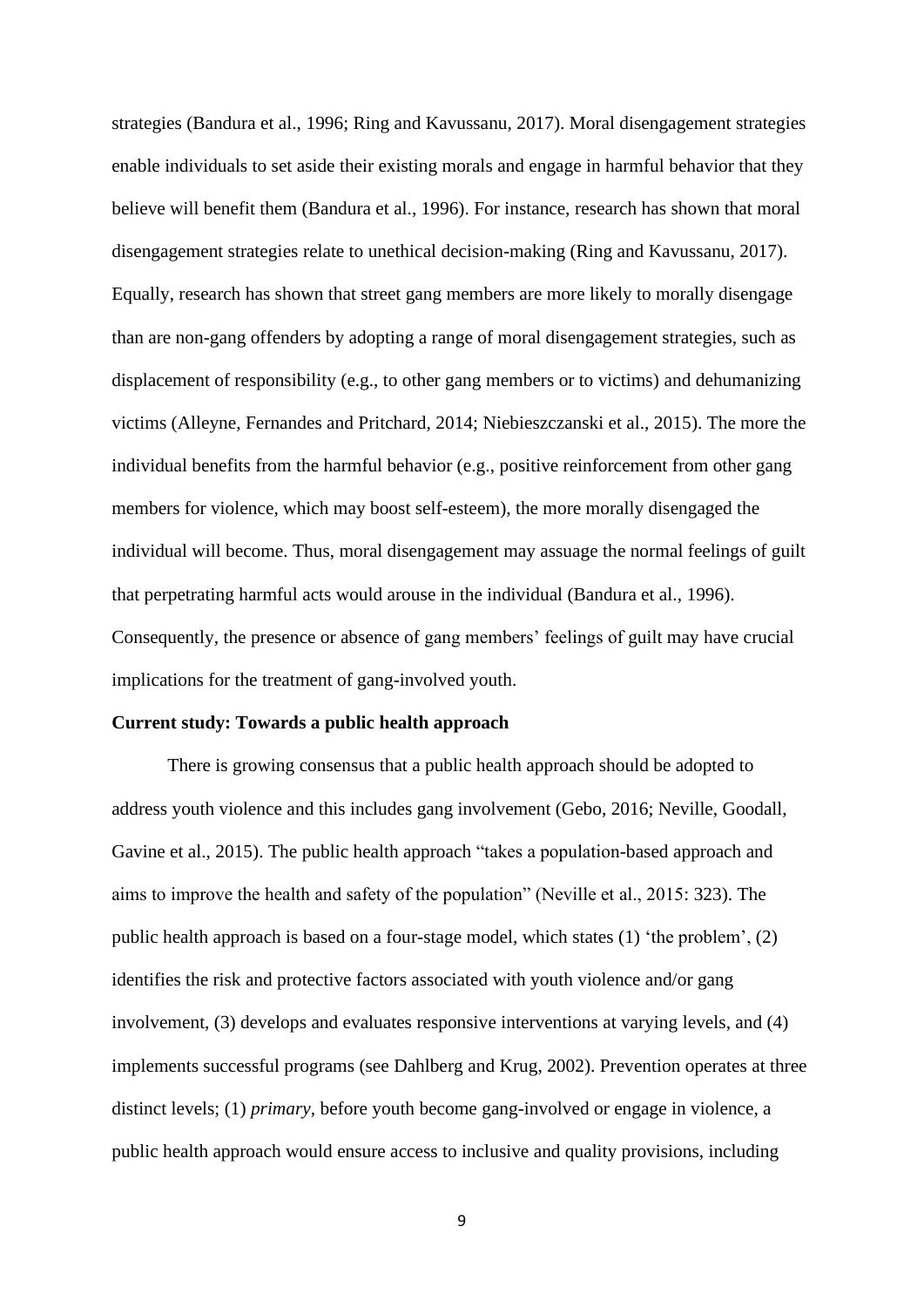education, healthcare, and employment regardless of "socio-economic, ethnic, or gender status" (Gebo, 2016: 378); (2) *secondary*, once youth join a gang interventions should be put in place to prevent escalation of gang involvement and violence; and (3) *tertiary*, long-term support to rehabilitate and prevent continued gang involvement and violence should be provided (Neville et al., 2015).

Gebo (2016) argues that given the difficulty in distinguishing between risk factors related to youth violence and those which lead to gang involvement, the public health approach at primary and secondary prevention stages may be better utilized when focusing on youth violence rather than specifically on gang involvement. However, *group processes* conducive to gang involvement and the vital significance of these processes on members' adherence to group norms, including gang-related violence, may explain why gang youth are more delinquent and violent, compared to non-gang delinquent youth (Klein et al., 2006; see Wood, 2014). Research also demonstrates how compared to violent men, gang members selfreport greater levels of mental health difficulties and violence (Wood et al., 2017). More recently, qualitative research by Deuchar and Ellis (2013) on the outcomes of a secondary prevention initiative in Scotland, which employed a collaborative approach between youth work and schools to support young people at risk of criminality and gang involvement, reported positive changes in participants attitudes and emotions. These changes included participants' reflecting on their delinquent behavior, becoming aware of the negative consequences associated with gangs and increasingly aware of the positive opportunities available to them, and expressing improvements in emotional adjustment, such as increased empathetic responses and reduction in feelings of anger. The intervention consisted of workshops delivered by youth workers on issues such as emotion regulation, gangs, and antisocial behavior. Thus, although Gebo (2016), understandably, argues that a focus on successful violence prevention efforts should outweigh a 'gang-specific' focus at primary and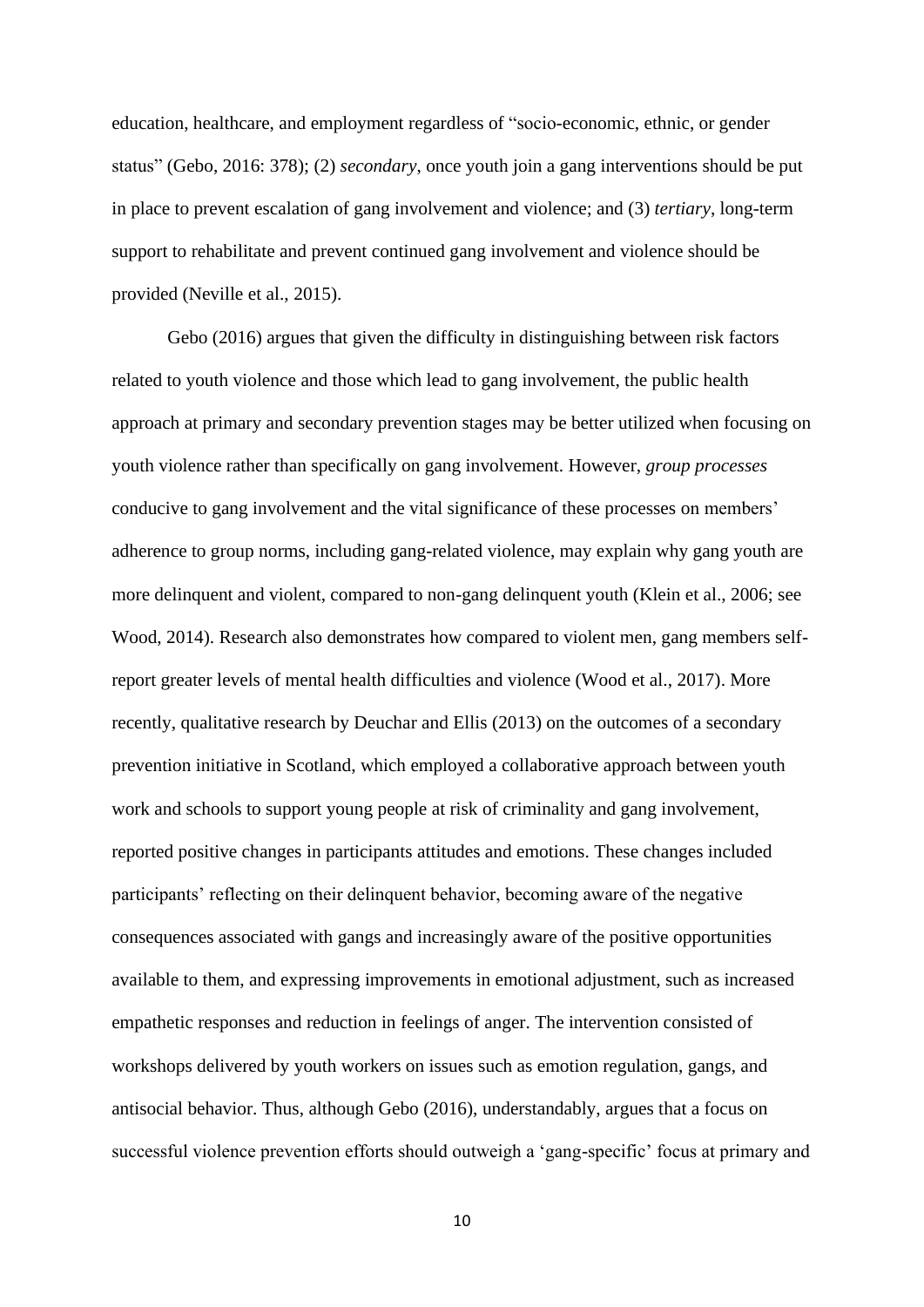secondary levels, an understanding by professionals engaging in primary and secondary prevention efforts of the issues relating to gang membership, including gang members' emotional and mental health needs, would add further value to successful prevention initiatives at these levels.

More recently in the UK, a public health approach to youth violence, including gang membership has been adopted. In Scotland, the Violence Reduction Unit (VRU, 2005) was developed to target violence at all levels, including in the community, education, and the home by utilizing a range of community initiatives supported by multi-agency stakeholders (e.g., professionals in the criminal justice system, education, health care, and outreach programs). Following implementation of the VRU, homicide reduced by 39% between the years 2008 and 2018 (Homicide in Scotland, 2018). As part of the VRU, a gang-specific intervention program titled 'Community Initiative to Reduce Violence' (CIRV) was developed to tackle gang membership effects and violence in Glasgow (see CIRV, 2009). In line with the public health approach, the CIRV incorporates a deterrent, rehabilitative, and a community-based approach to gang-related violence. In addition to the VRU, which provides primary prevention, the CIRV addresses anti-social behavior and violence through secondary and tertiary prevention by providing at-risk or gang involved youth with self-development programs, extra-curricular activities, such as sport, and mental health support (e.g., counselling). The success of the VRU in Scotland has led to the adoption of a public health model to youth violence in London, England, which has in recent years recorded a rise in gang-related homicide (Mayor Office for Policing and Crime, 2018, 2019).

Indeed, there remains gaps in our knowledge of gangs and the risk factors synonymous with gang membership do not render every young person with ACEs as gang involved. However, young people who may be lured to gangs may have specific needs, including mental health difficulties, above and beyond those which make youth engage only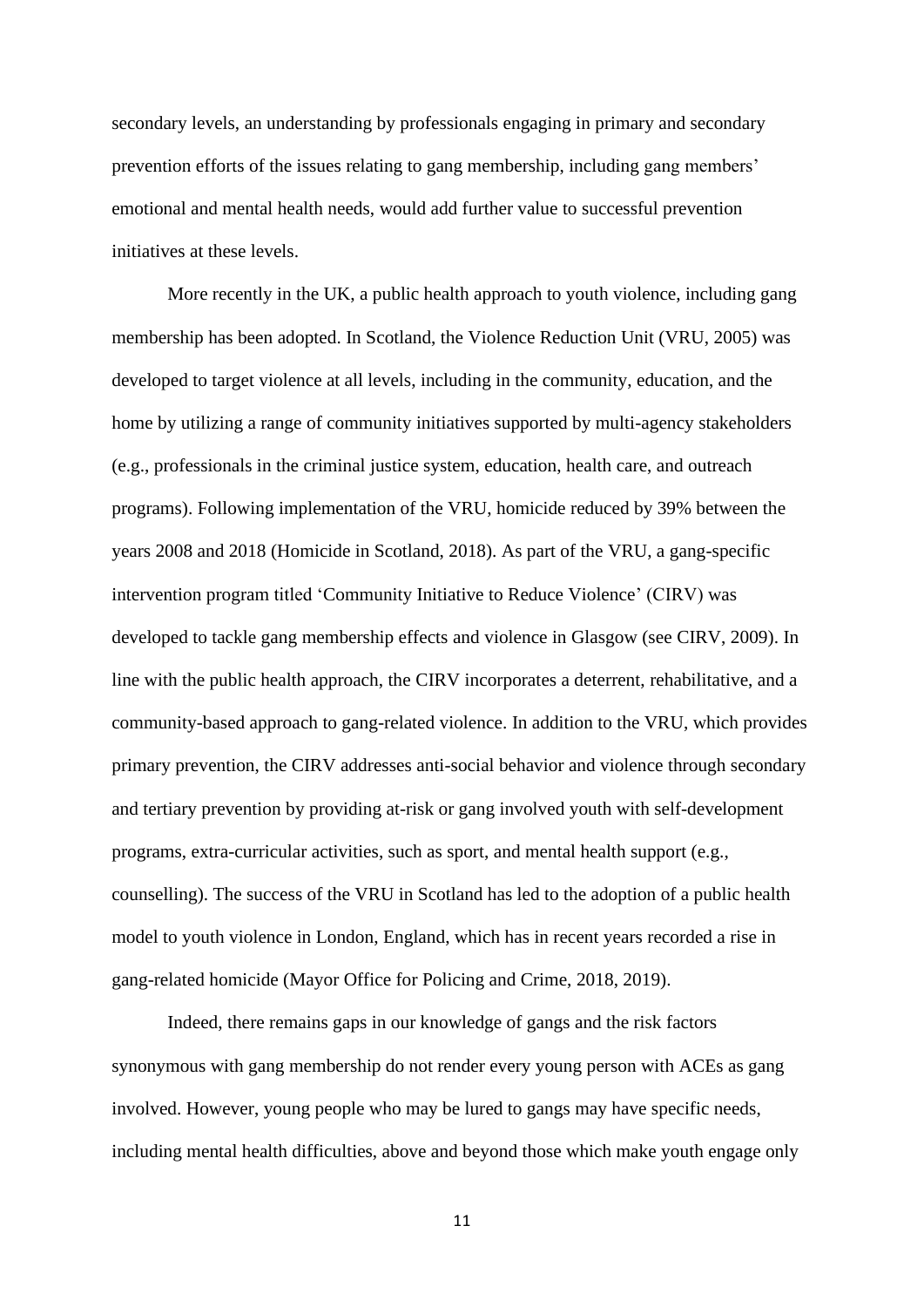in violence, but not join a gang. Thus, empirical gang research must begin to examine and understand these vulnerabilities specific to gangs and in turn these must be considered at primary, secondary and tertiary levels of prevention within any public health approach. Consequently, the current study seeks to contribute to the evidence base of a public health approach to tackling gang membership.

The study considers whether; (1) anxiety and depression, (2) emotional distress and proneness to guilt (i.e., dispositional guilt) (3) conduct problems, (4) exposure to violence as victims, and (5) socio-cognitive processes (e.g., moral disengagement & rumination), are needs that gang-involved youth have, and which need to be addressed. We hypothesized that, compared to non-gang youth, gang-involved youth would experience higher levels of mental illness, specifically anxiety and depression, be more likely to have conduct problems, and be more likely to engage in rumination, and moral disengagement. We also expected that, compared to non-gang youth, gang-involved youth would have lower levels of emotional distress, and guilt-proneness.

#### **Method**

#### **Design**

A cross-sectional, between-participants design was used. Predictor variables consisted of mental and emotional health variables, including anxiety, depression, guilt proneness, and emotional distress; conduct problems, and socio-cognitive variables including rumination and moral disengagement. Gang involvement was used as the outcome variable with participants categorized as (1) non-gang or (2) gang-involved.

#### **Participants**

Three co-educational schools in England, in areas identified as having high levels of gang activity by the UK Government (HM Government, 2016) were approached for participation. All were state-funded; one was a mainstream secondary school for ages 11 to 18 years ( $n =$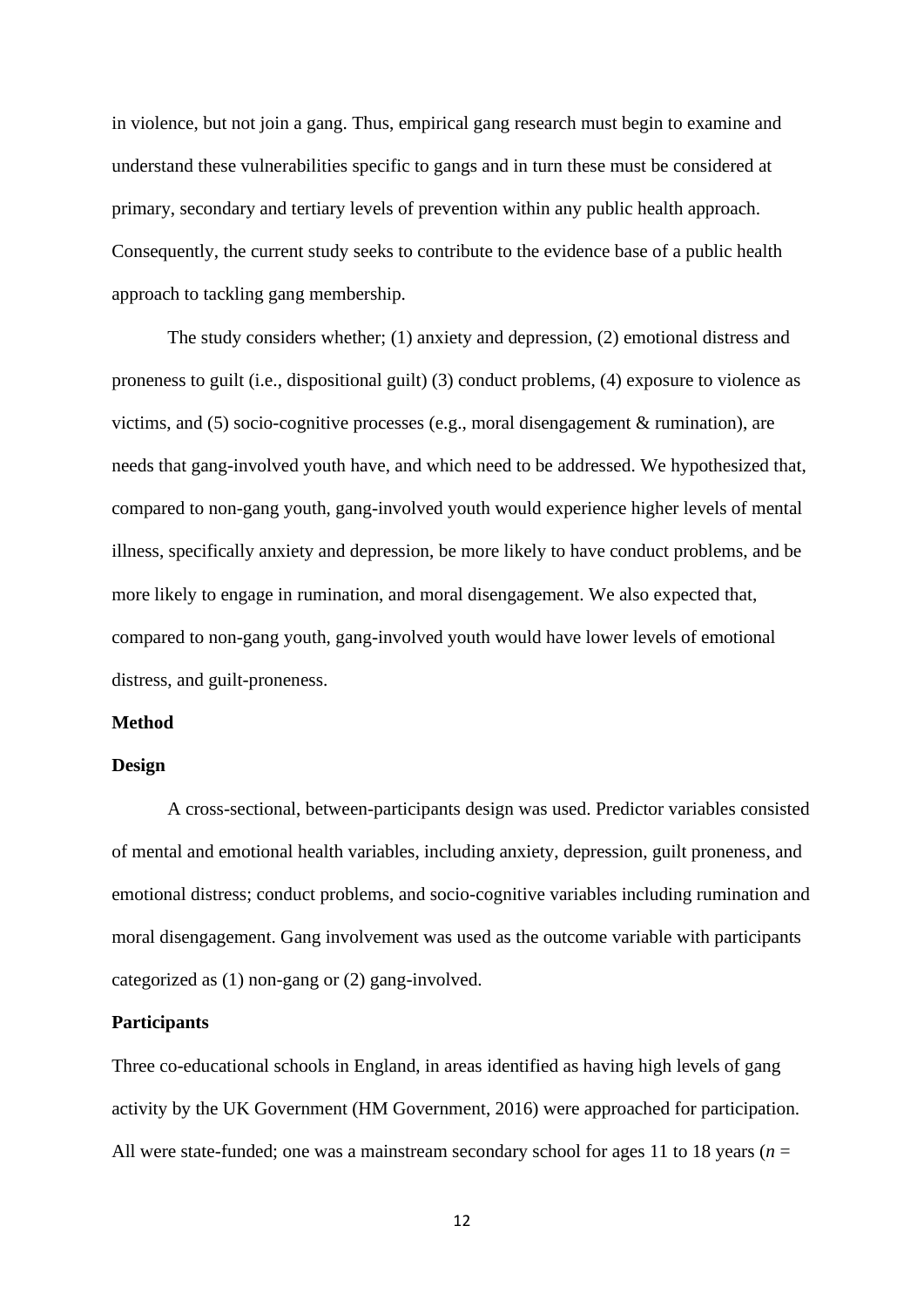44), one was a college for ages 16 to 19 years (*n* = 23), and the third was a Pupil Referral Unit (PRU) for ages 11 to 16 years ( $n = 24$ ) who were experiencing a range of difficulties, including social, emotional, and behavioral problems, and permanent exclusion from mainstream schools. Consistent with sample sizes from previous gang research (Mallion and Wood, 2018) and with young people in secondary schools (Pearce et al., 2016), 91 participants with a mean age of  $14.93$  (*SD* = 1.52, range =  $13 - 19$  years) took part. Sixty-two per cent identified as non-gang youth ( $n = 56$ ), 35% as gang-involved ( $n = 32$ ), and 3% had unspecified status  $(n = 3)$ .

#### Table 1

*Demographic characteristics of gang involved, non-gang involved youth, and overall sample.* 

| Demographic Characteristics | <b>Total Sample</b> | Gang-Involved | Non-Gang     |
|-----------------------------|---------------------|---------------|--------------|
| Sample Size (%)             | 91 (100)            | 32(35.2)      | 56(61.5)     |
| Mean Age (SD)               | 14.93 (1.52)        | 15.34 (1.26)  | 14.63 (1.58) |
| Gender (%)                  |                     |               |              |
| Male                        | 59 (64.8)           | 25(78.1)      | 33 (58.9)    |
| Female                      | 32(35.2)            | 7(21.9)       | 23(41.1)     |
| Ethnicity (%)               |                     |               |              |
| White British/Irish         | 29(31.9)            | 5(15.6)       | 22(39.3)     |
| White Other                 | 4(4.4)              | 1(3.1)        | 3(5.4)       |
| <b>Mixed Race</b>           | 13(14.3)            | 4(12.5)       | 9(16.1)      |
| Asian British               | 20(22.0)            | 15(46.9)      | 4(7.1)       |
| Other Asian                 | 2(2.2)              | 1(3.1)        | 1(1.8)       |
| <b>Black British</b>        | 23(25.3)            | 6(18.8)       | 17(30.3)     |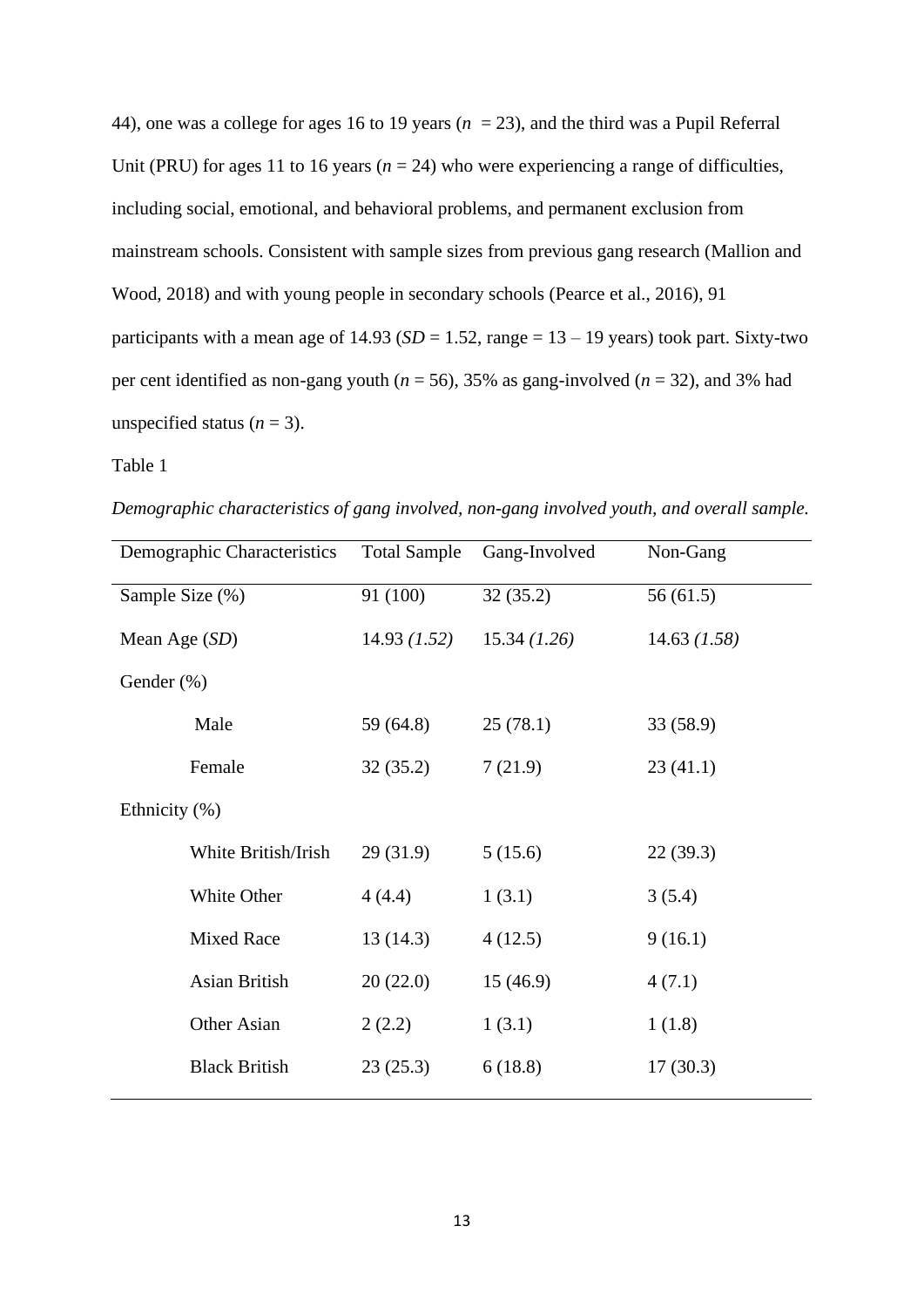Consistent with previous categorizations of gang and non-gang members (Wood and Dennard, 2017), participants were categorized as White (33%) or Black and Minority Ethnic (BAME; 67%), see Table 1 for demographics.

#### **Materials**

**Gang involvement.** To prevent inaccurate identification of participants as gang involved (Mayor Office for Policing and Crime, 2018), gang-involvement was identified using the Eurogang Program of Research Youth Survey (Weerman et al., 2009); a robust screening measure of gang membership, which has gained increasing empirical recognition (see Wood and Alleyne, 2010). This measure includes 89 items including questions on group affiliations, sense of belonging, experiences of violence, and parental management. In line with the Eurogang definition of gangs as "...any durable, street-orientated youth group whose involvement in illegal activity is part of its group identity" (Weerman et al., 2009: p.20), five items were used to assess gang involvement; (1) belonged to a stable friendship group for three months or more, (2) considered this group to be a gang or had friends in gangs, (3) spent most of their time in public spaces, (4) accepted illegal activity as part of the group identity, and (5) that members of the group engaged in illegal behavior.

**Depression.** The Beck Depression-II Inventory (BDI-II) was used to assess symptoms of depression, in line with diagnostic criteria for major depressive disorder as outlined in the Diagnostic and Statistical Manual of Mental Disorders (IV and V; APA, 1994, 2013). Each of the 21 items on the BDI-II assesses symptoms on a four-point scale (0 to 3) with severity of depressive symptomology indicated by the total summed score of all items (range  $= 0$  to 63). The four-point scale ranges from low to high intensity of symptoms; higher scores indicate higher levels of depression. Items include symptoms such as low mood, '*I am sad all the time and I can't snap out of it'*, suicidal thoughts and behaviors, '*I have thoughts of killing myself, but I would not carry them out*', loss of interest '*I don't get real satisfaction out of anything*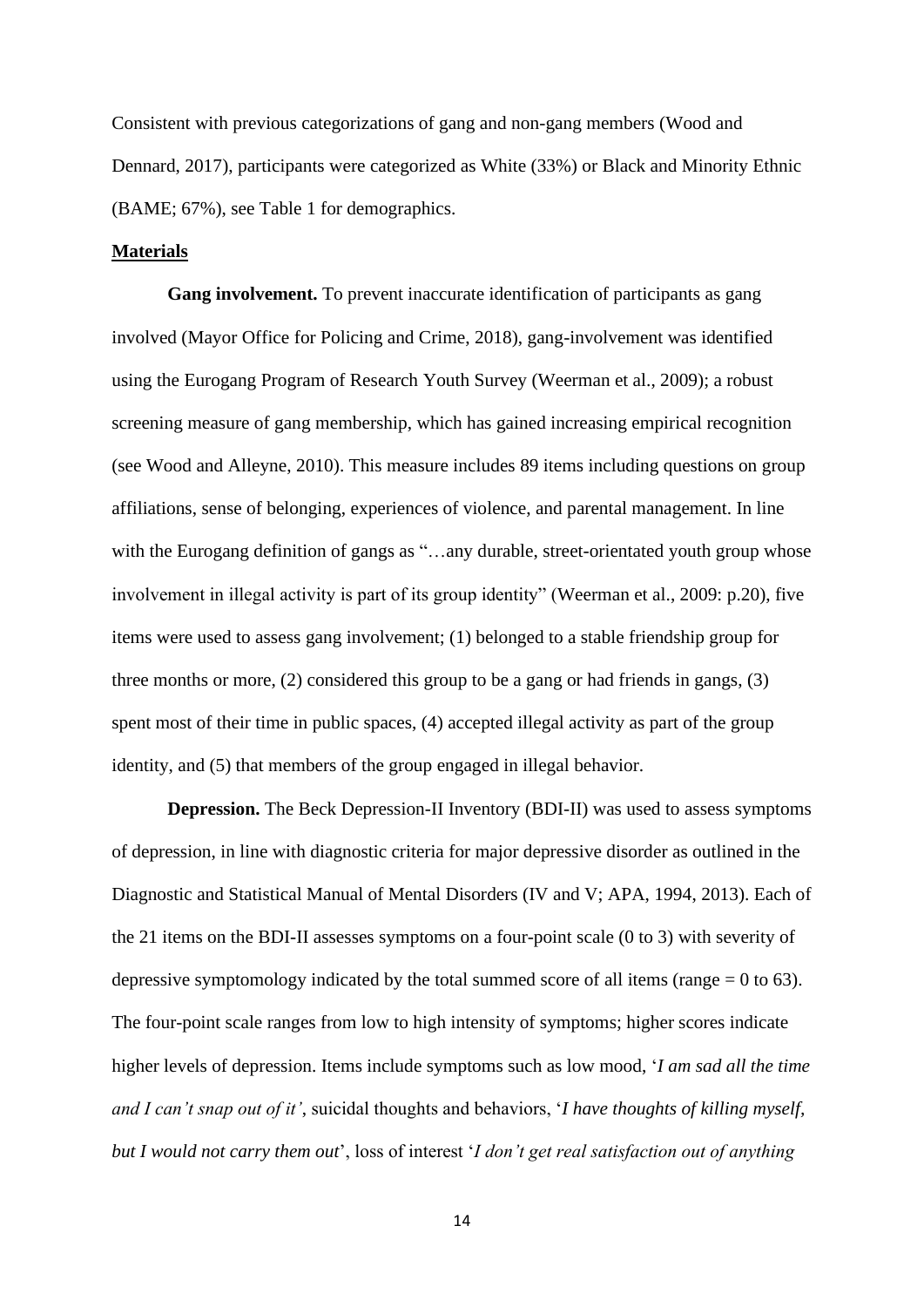*anymore*', and excessive feelings of guilt '*I feel guilty all of the time'*. One item was removed as it was deemed unsuitable for an adolescent sample ('*I have lost interest in sex completely'*). In line with previous research demonstrating good reliability estimates for the BDI-II with an adolescent sample (Osman et al., 2004), Cronbach's Alpha indicated that for the current study the BDI-II had good internal consistency  $(a = .88)$ .

**Anxiety.** The Beck Anxiety Inventory (BAI) is a commonly used 21-item measure assessing symptoms associated with anxiety, including panic-related, somatic, and subjective, symptoms (Beck and Steer, 1991; Steer et al., 1995). Symptoms are measured on a four-point scale (0 to 3), and higher totals (range  $= 0$  to 63) indicate higher levels of anxiety. Participants were asked to rate how often during the past month they had experienced symptoms, such as '*numbness or tingling'*, '*feeling hot', 'shaky'* (e.g., somatic-type symptoms), and '*being unable to relax', 'fear of worst happening',* and *'fear of losing control'* (panic and/or subjective experiences of anxiety; Beck and Steer, 1991). The BAI has good internal consistency when used with adolescent samples (Osman et al., 2002). Cronbach's Alpha indicated that for the current study the BAI had good internal consistency  $(a = .92)$ .

**Angry rumination:** Symptoms of anger and rumination were identified using the 19 item Anger Rumination Scale (ARS) by (Sukhodolsky, Golub and Cromwell, 2001). Items assess, (1) *Angry Afterthoughts* ('*I re-enact the anger episode in my mind after it has happened*')*;* (2) *Thoughts of Revenge* ('*when someone makes me angry, I can't stop thinking about how to get back at this person*'); (3) *Angry Memories* ('*I feel angry about certain things in my life*') and (4) *Understanding of Causes* ('*I think about the reasons people treat me badly'*). Items were rated on a 4-point Likert scale  $(1 - \text{'almost never'}, 4 - \text{'almost})$ always'). A higher total score indicated higher levels of anger rumination. The ARS has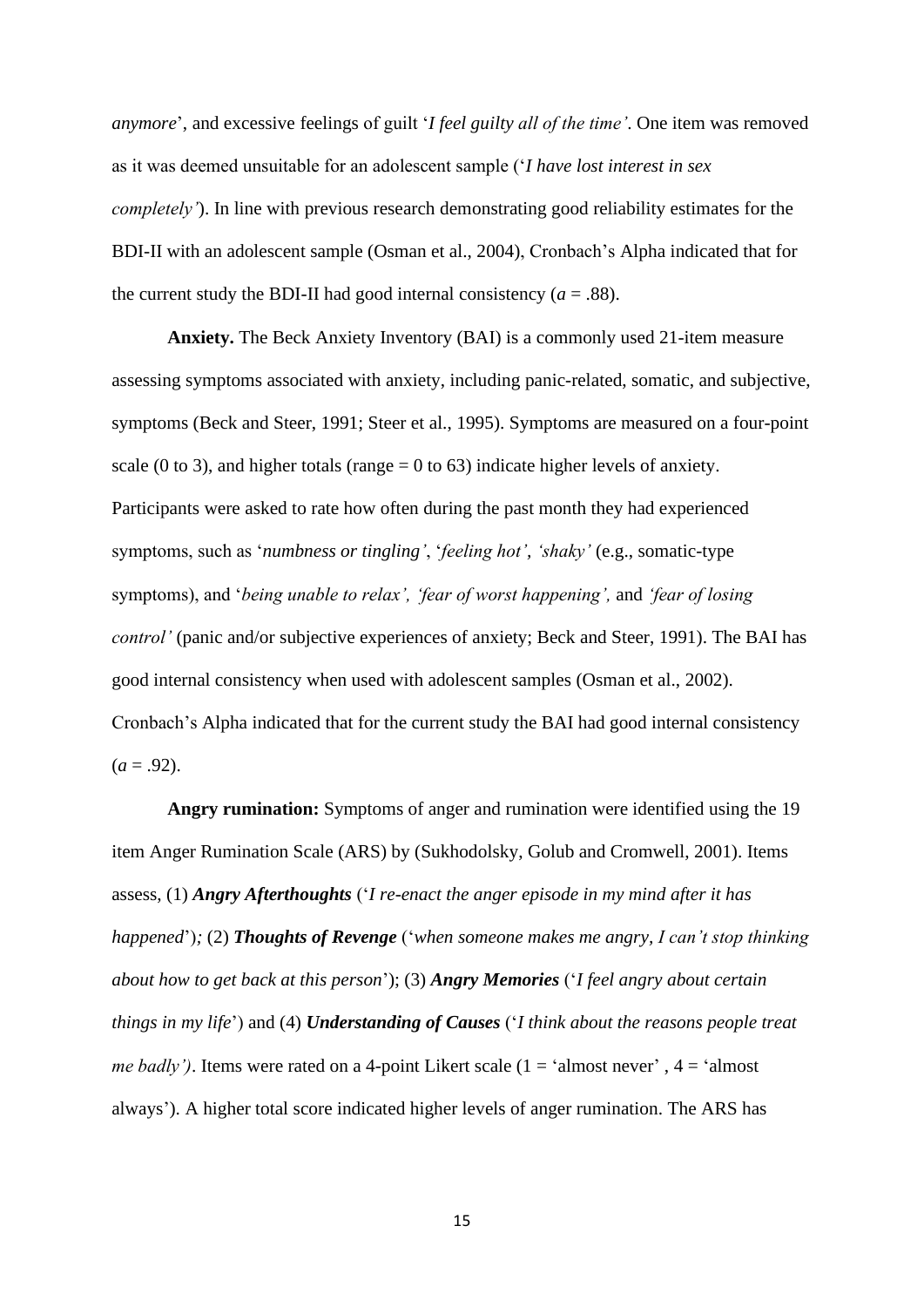previously been used with gang-affiliated youth (Vazquez et al., 2012), and for the current study Cronbach's Alpha confirmed its high internal consistency  $(a = .93)$ .

**Conduct problems.** The unruly scale component of the Millon Adolescent Clinical Inventory Second Edition (MACI; Millon et al., 2006), was used to assess CD. This scale includes 39-items measured on a 5-point Likert scale ( $1 =$  'strongly disagree',  $5 =$  'strongly agree') across 3 facet scales (1) *Expressively Impulsive* behaviors (e.g., '*Punishment never stopped me from doing what I want*'); (2) an *Acting-out mechanism* (e.g., '*I've had a few run-ins with the law'*); and (3) an *Interpersonally Irresponsible* nature (e.g., '*I don't see anything wrong with using others to get what I want'*). Higher scores indicated higher levels of conduct problems. Cronbach's Alpha demonstrated that the MACI unruly scale had high internal consistency  $(a = .80)$ .

**Moral Disengagement.** The mechanisms of moral disengagement scale (Bandura et al., 1996) was used to assess moral disengagement. This is a 32-item measure examining eight moral disengagement strategies; (1) *moral justification* (e.g., '*It is alright to fight to protect your friends*'); (2) *euphemistic labeling* (e.g., '*slapping and shoving someone is just a way of joking*'); (3) *advantageous comparison* (e.g., '*Stealing some money is not too serious compared to those who steal a lot of money*'); (4) *displacement of responsibility* (e.g., '*kids cannot be blamed for misbehaving if their friends pressured them to do it*'); (5) *diffusion of responsibility* (e.g., '*A kid in a gang should not be blamed for the trouble the gang causes*'); (6) *distortion of consequences* (e.g., '*It is okay to tell small lies because they don't really do any harm*'); (7) *Attribution of blame* (e.g., '*If kids fight and misbehave in school it is their teacher's fault*'); and (8) *Dehumanization* (e.g., '*Some people deserve to be treated like animals*'). One item ('*Children do not mind being teased because it shows interest in them'*) was removed because one school considered it to be inappropriate. Participants responded to items on a 5-point Likert scale ( $1 = 'strongly disagree', 5 = 'strongly agree')$ ; higher scores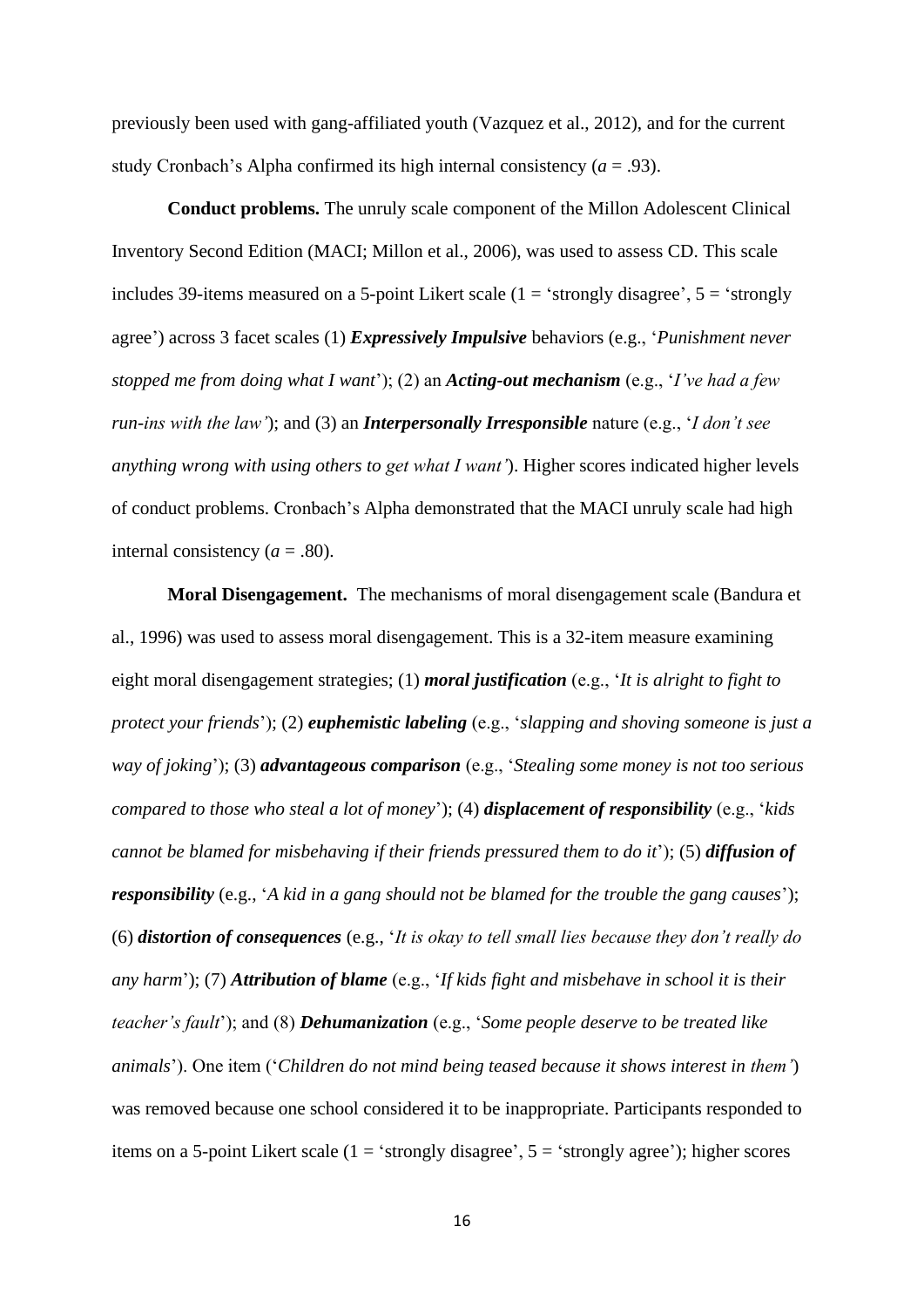indicated higher moral disengagements. For the current study, Cronbach's Alpha showed that the scale had high internal consistency  $(a = .94)$ .

**Emotional Distress and Guilt.** The Strengths and Difficulties Questionnaire (SDQ; Goodman, 2001) is a 25-item screening tool widely used with adolescents to identify behavioral, emotional, and social difficulties. The 5-item emotional distress-related component of the SDQ, (SDQ-ES), was used to identify emotional distress. Items included (e.g., '*I worry a lot*'; '*I have many fears, I am easily scared*'; '*I am often unhappy, downhearted, or tearful*') rated on a 3-point scale  $(0 = 'not true', 2 = 'certainly true')$ . The higher the total summed score for the SDQ-ES (range  $= 0$  to 10), the more emotional distress is being experienced by the young person. Cronbach's Alpha revealed high internal consistency for the SDQ-ES  $(a = .90)$ .

Items from the Test of Self-Conscious Affect for Adolescents (TOSCA-A; Tangney et al., 1991) were used to identify an inclination to feel guilt (guilt-proneness) in a range of situations. Participants were presented with fifteen scenarios (e.g., '*You break something at a friend's house and then hide it*') and asked to how they would be likely to respond, from a choice of five which indicated, externalization, guilt-proneness, shame-proneness, and/or pride, (e.g., 'I would think "This is making me anxious, I need to either fix it or replace it"'). Guilt-proneness was assessed according to the number of responses indicating feelings of guilt and low scores were used to assess an inclination to callous-unemotional responses. Cronbach's Alpha revealed that for the current study the TOSCA-A had adequate reliability  $(a = .70)$ .

**Violence Exposure** Participants' exposure to violence was assessed in the form of violent victimization via the Eurogang Youth Survey items; (1) '*Have you been hit by someone trying to hurt you in the past year?*' (2) '*Had someone use a threat, a weapon, or force to get money or things from you?*', and (3) *Been attached by someone with a weapon or*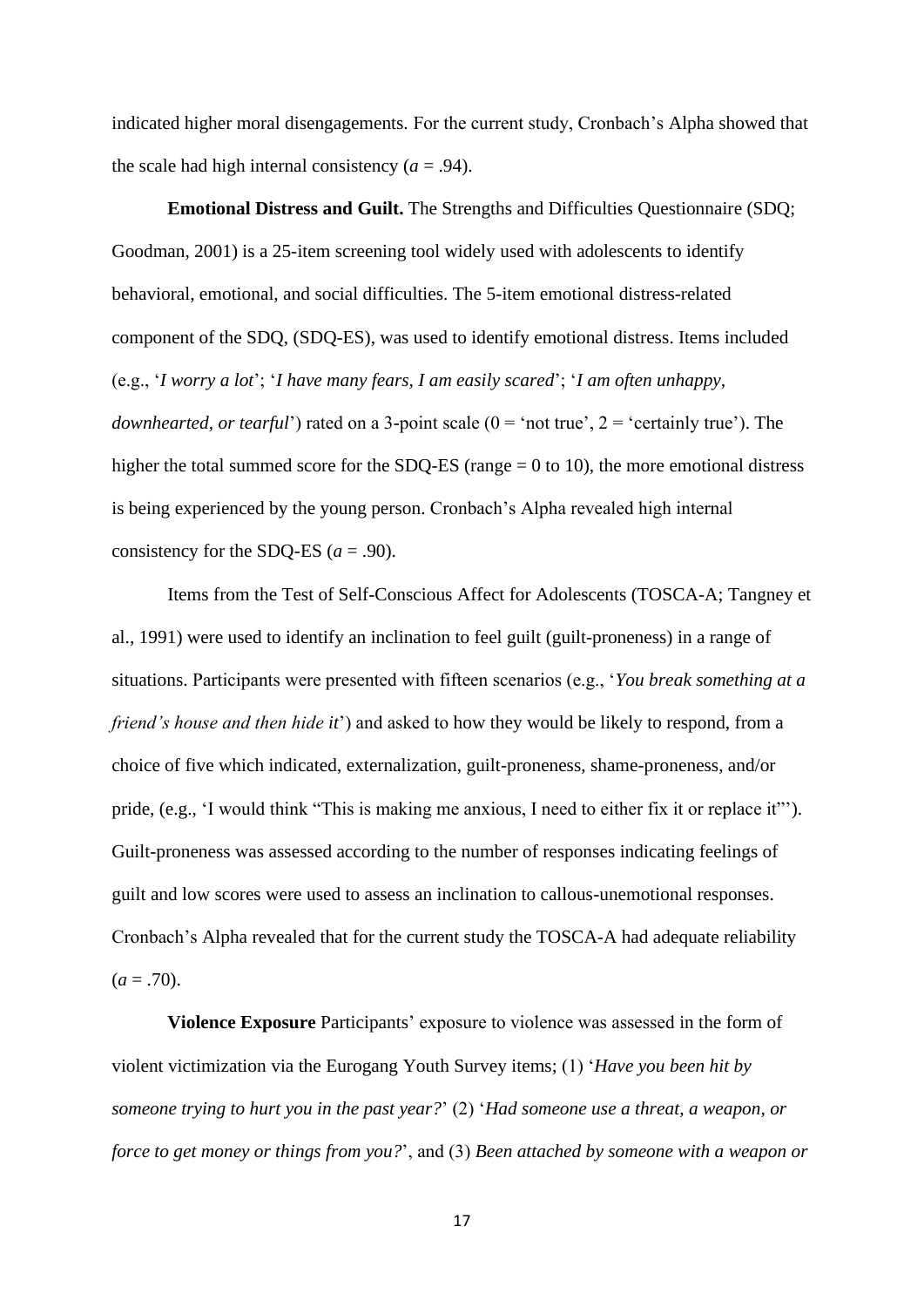*by someone trying to seriously hurt you?*'. Participants rated their response on a 5-point scale  $(1 = 'Never', 2 = '1 to 2 times', 3 = '3 to 5 times', 4 = '6 to 10 times', and 5 = '10 times of$ more'; Cronbach's Alpha; *a* = .86).

#### **Ethics and Procedure**

Ethical approval for the study was sought from a university Ethics Committee, in line with the British Psychological Society code of conduct (2009). Once approved, three schools known to the researcher were approached via convenience sampling. Each school agreed to research access. Meetings between the researcher and leadership teams took place at each site to outline the study's aims and objectives, inclusion/exclusion criteria, and address any questions or concerns schools might have. Consent was sought from head teachers to act 'in loco parentis' for participants. In addition, and to ensure transparency, opt-out consent was sought from parents/carers via each school. Letters explained that a study was taking place on group memberships and mental and emotional wellbeing. Reference to gangs was not made to avoid biased associations and responses (see Alleyne and Wood, 2013). Thus, parents and/or carers were only required to return the forms if they did not wish for the young person to participate. As a further check, potential participants (over age 13) were deemed able to participate if they understood what the study involved and what it meant to consent to participation. This is in line with the principles of 'Gillick competence', which follows a legal ruling enabling young people to provide consent if they are mature and competent to understand the information presented to them (see Pearce et al., 2016).

Given the sensitive nature of some items, staff teams at each school were informed of inclusion/exclusion criteria prior to inviting participants to participate. Participants deemed at risk of harm to self or others were excluded. Participants who met inclusion criteria were invited to attend a one-to-one interview with the researcher where they were told the aims of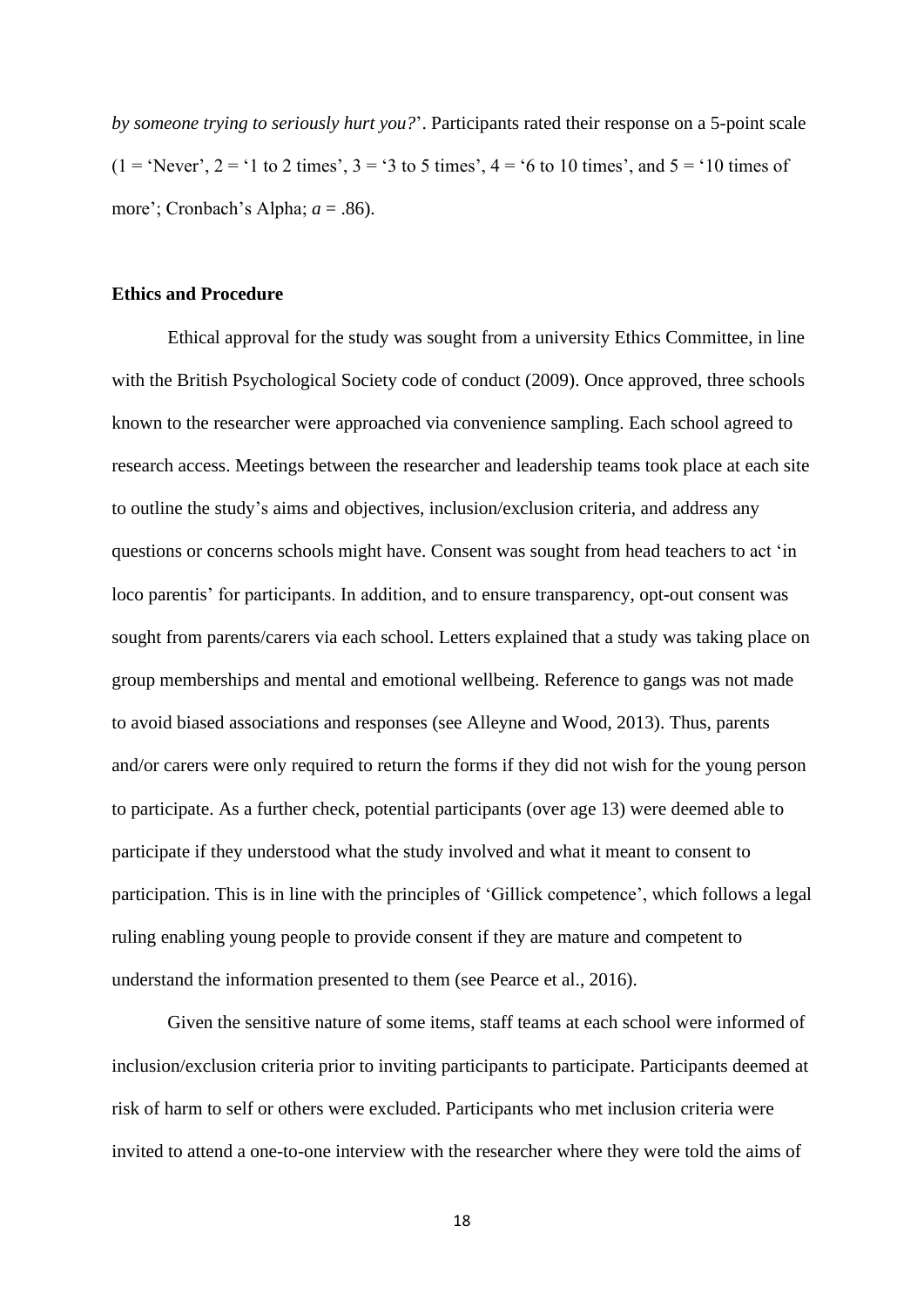the study and could ask questions. Participants were also informed that some questions were sensitive and should they indicate any risk of harm to self or others, a member of the school team would be informed. Any participant indicating 1 or more on the BDI question;  $1 = \mathbf{i}$ *have thoughts of killing myself, but I would not carry them out*', 3 = '*I would kill myself if I had the chance*', would be referred to the relevant school team for support. Once happy to continue, each participant was asked to complete a consent form. All were told that their participation was voluntary, confidential, and that they could withdraw at any point and their data would be removed from the sample. A unique participant identification code was created and stored separately from identifying information. As some participants had low literacy, the researcher read each question aloud and participants indicated their chosen responses. On completion of interview, participants were thanked, verbally debriefed, and given a debrief form which included the researchers' contact details. Participants were also provided with information on three helplines, two related to mental health and one specifically for ganginvolved youth, that participants could contact confidentially. To ensure there was immediate support available, participants were also referred to a named support staff member as an onsite response to managing distress.

Following data collection, data was securely stored at the university. Once the data was entered into data processing software, it could only be accessed via a password on a secure server in line with data protection regulations.

#### **Results**

Data analyses were carried out using SPSS Statistics, Version 25, at a significance level of  $p < .05$ .

#### **Demographic Variables**

Chi square analyses and an independent t-test were conducted to compare non-gang and gang involved youth on demographic variables of age, ethnicity, gender, and exposure to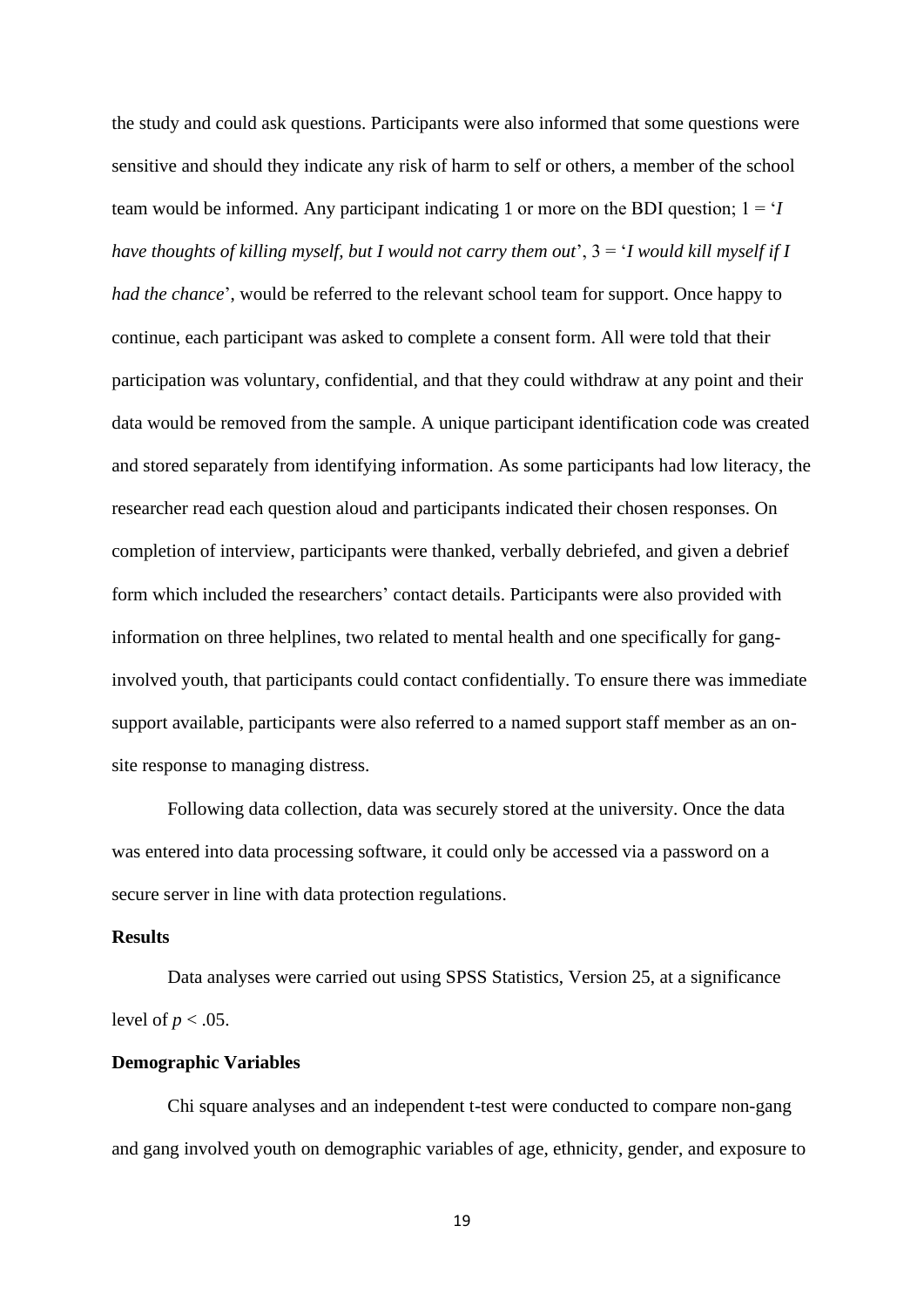violence. An independent t-test revealed no difference in age between gang-involved (*M* = 15.34, *SD* = 1.26) and non-gang youth ( $M = 14.63$ , *SD* = 1.58);  $t(75) = -1.80$ ,  $p = .76$ . A chi square analysis found no differences between groups according to gender;  $x^2(1, N = 88) =$ 3.34,  $p = 0.068$ . However, a difference in ethnicity between gang and non-gang youth was found. A chi square analysis revealed that more BAME youth were involved with gangs than were white British youth,  $x^2$  (1,  $N = 88$ ) = 6.08,  $p = .014$ .

#### **Predicting Gang Involvement**

Analyses examining gang involvement was two-fold. Firstly, independent t tests were conducted to identify differences between gang-involved and non-gang youth on affective, behavioral, mental health, and socio-cognitive predictors. Results showed that gang-involved youth were more likely to experience symptoms of anxiety and depression, have conduct problems, ruminate negatively, morally disengage, and have higher levels of exposure to violence by being violently victimized. There was no difference between gang and non-gang youth on their emotional distress and their guilt proneness (see Table 2).

#### Table 2

*Comparisons between Gang-Involved and Non-gang Youth on All Variables*

| <b>Variable</b>         | Gang-    |       | 95% CI | $\mathbf{Non}$ |                 | 95% CI   |                  |
|-------------------------|----------|-------|--------|----------------|-----------------|----------|------------------|
|                         | involved |       |        | gang           |                 |          |                  |
|                         | M(SD)    | LL    | UL     | M(SD)          | LL              | UL       | $\boldsymbol{p}$ |
| Anxiety                 | 20.43    | 16.78 | 24.09  | 12.82          | $-12.46 - 2.76$ |          | .003             |
|                         | (9.80)   |       |        | (12.34)        |                 |          |                  |
| <b>Conduct Problems</b> | 99.03    | 94.75 | 103.31 | 79.32          | $-25.83$        | $-13.60$ | < .001           |
|                         | (11.67)  |       |        | (16.35)        |                 |          |                  |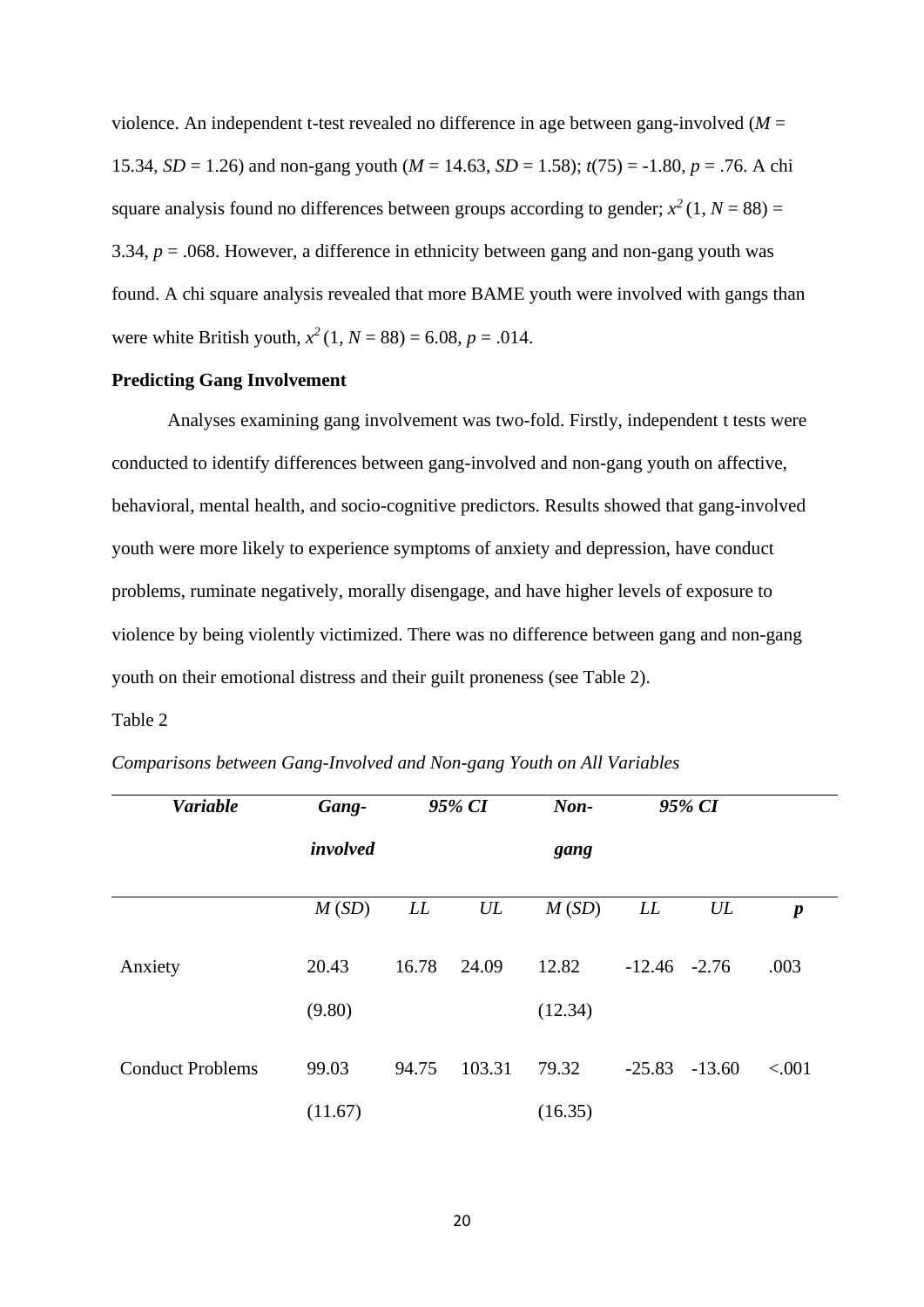| Depression                | 18.38   | 14.84 | 21.91 | 11.34   | $-11.27 -2.81$ |         | < .001 |
|---------------------------|---------|-------|-------|---------|----------------|---------|--------|
|                           | (9.81)  |       |       | (9.05)  |                |         |        |
| <b>Emotional Distress</b> | 6.59    | 5.62  | 7.57  | 5.75    | $-2.22$        | .525    | .223   |
|                           | (2.70)  |       |       | (3.70)  |                |         |        |
| <b>Guilt Proneness</b>    | 29.40   | 20.08 | 38.72 | 24.46   | $-14.64$       | 4.77    | .309   |
|                           | (24.95) |       |       | (10.83) |                |         |        |
| Moral Disengagement       | 91.94   | 84.59 | 99.29 | 73.79   | $-26.98$       | $-9.31$ | < .001 |
|                           | (20.39) |       |       | (18.60) |                |         |        |
| Rumination                | 64.06   | 60.37 | 67.76 | 49.91   | $-19.66$       | $-8.64$ | < .001 |
|                           | (10.25) |       |       | (15.68) |                |         |        |
| Violence Exposure         | 5.31    | 4.35  | 6.27  | 3.69    | $-2.67$        | $-.573$ | .003   |
|                           | (2.67)  |       |       | (1.63)  |                |         |        |

To establish which factors were more likely to account for gang involvement, a discriminant function analysis was conducted. This was deemed the most appropriate method because it is robust when analyzing categorical variables with numerous predictors in studies with small sample sizes (Mallion and Wood, 2018; see Tabachnik and Fidell, 2013). For this analysis, we included anxiety, conduct problems, depression, emotional distress, guilt proneness, moral disengagement, rumination, and violence exposure as predictors in a single block. The grouping variable, non-gang and gang-involved (non-gang  $= 1$ , gang-involved  $=$ 2), was entered as the dependent variable. The discriminant function revealed a significant model,  $\Lambda = .61$ ,  $x^2$  (8) = 34.68,  $p = .001$ , which accounted for 39% of the variance in group affiliation (canonical correlation  $= .62$ ). The cross-validated classification showed that 75% of all cases were classified correctly.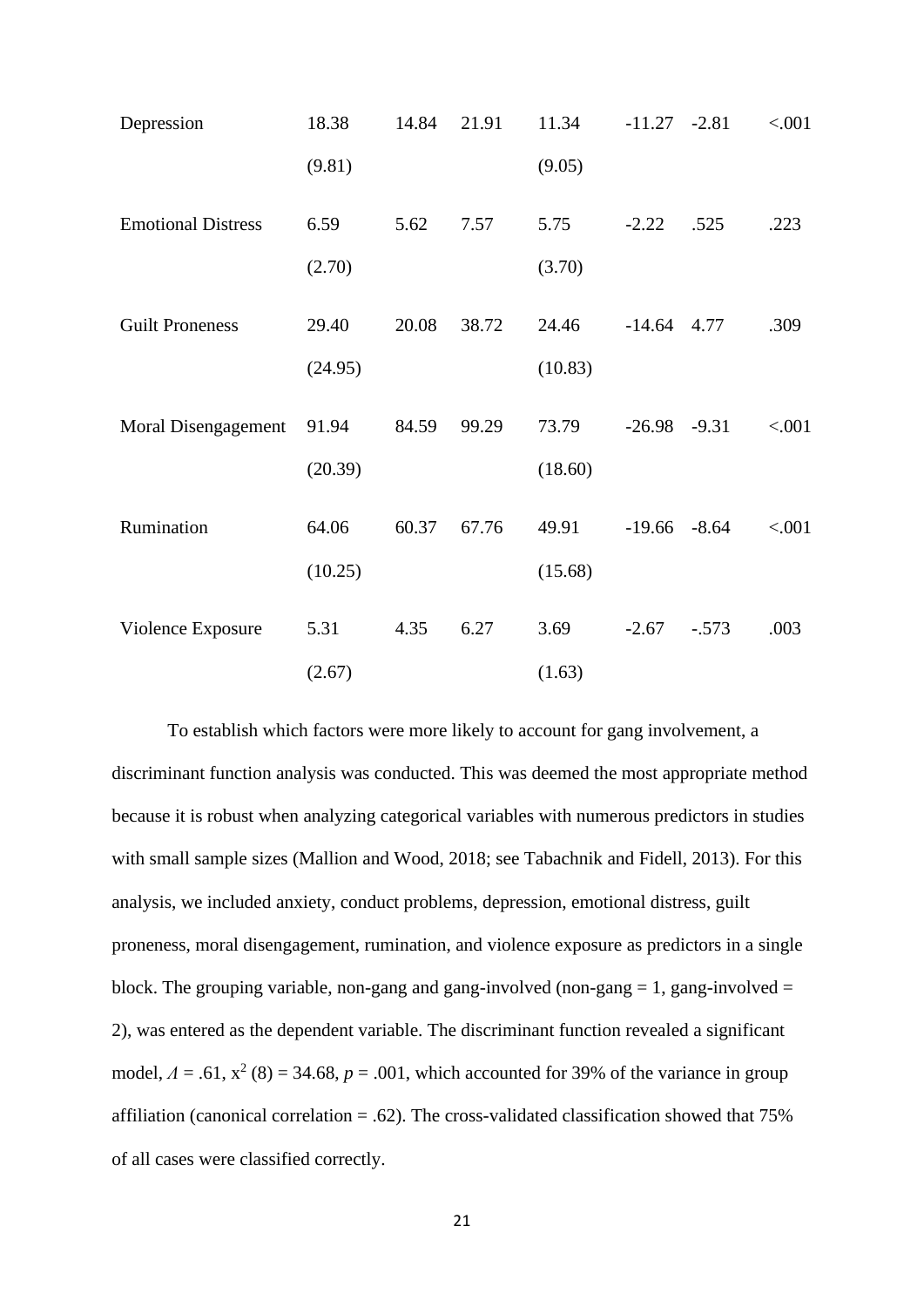Based on loadings of .3 or over and the direction of the coefficient, the model's structure matrix (see Table 3) showed that the strongest predictors of gang involvement were higher levels of conduct problems, moral disengagement, and rumination, which is in line with our hypotheses. Anxiety, depression, and violence exposure, were also important predictors of gang involvement, but levels of emotional distress and guilt proneness were not. This suggests that gang involved youth were not more inclined to experience emotional distress and/or guilt than non-gang youth.

#### Table 3

*Discriminant loadings for predictor variables in order of importance for gang and non-gang involvement.* 

| <b>Predictor Variable</b> | Discriminant Loading |
|---------------------------|----------------------|
| <b>Conduct Problems</b>   | .792                 |
| Moral Disengagement       | .727                 |
| Rumination                | .668                 |
| Depression                | .519                 |
| Violence Exposure         | .441                 |
| Anxiety                   | .429                 |
| <b>Emotional Distress</b> | .197                 |
| <b>Guilt Proneness</b>    | .095                 |

#### **Discussion**

The aim of the present study was to compare gang-involved and non-gang youth on their levels of anxiety and depression, conduct problems, emotional distress, guilt proneness, moral disengagement, rumination, and exposure violent victimization. As predicted, our findings successfully demonstrated that compared to non-gang youth, gang-involved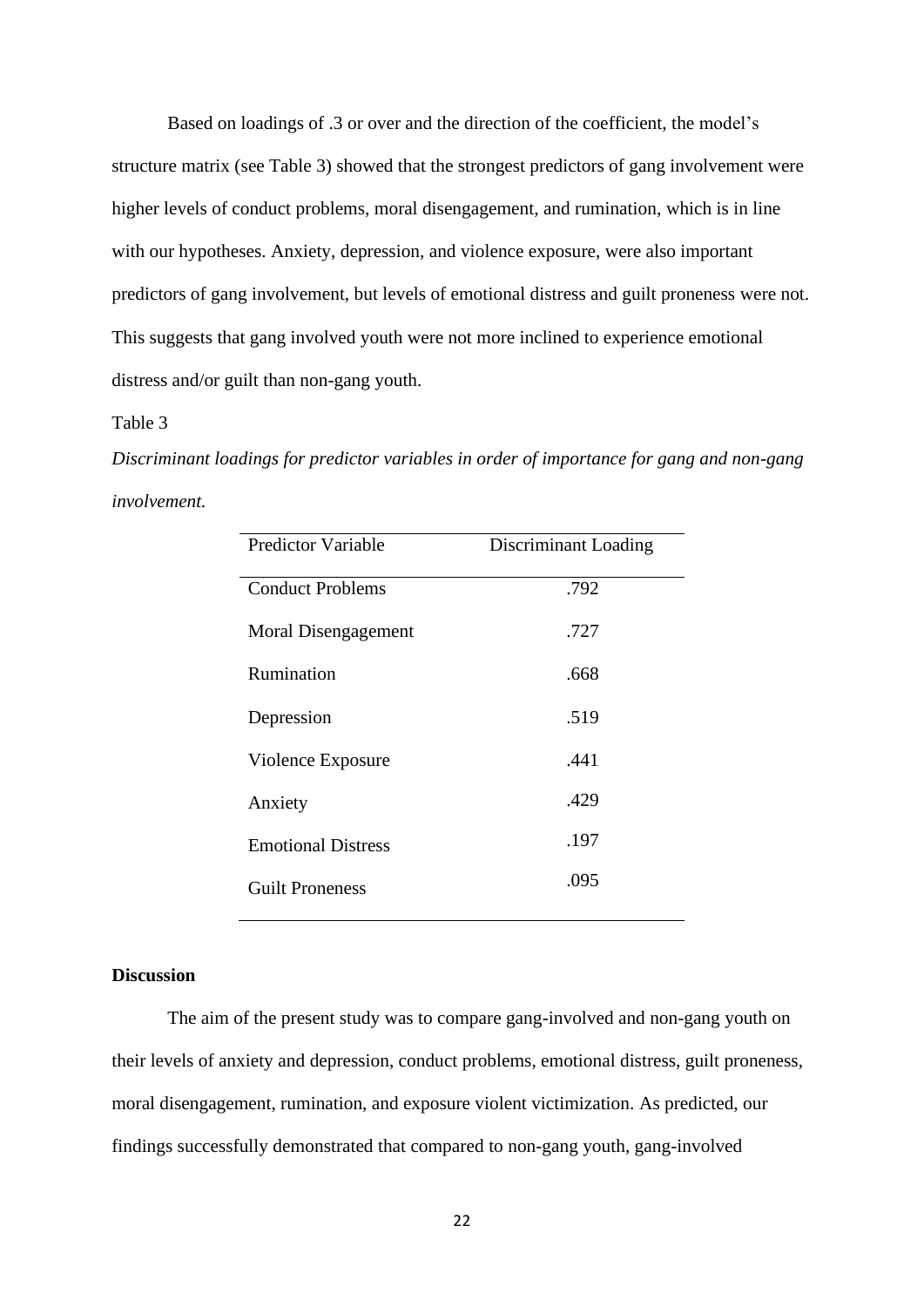adolescents experience higher levels of mental health difficulties, present more conduct problems, are more likely to engage moral disengagement strategies and ruminative thinking, and experience higher levels of violent victimization. We also hypothesized that, compared to non-gang youth, gang-involved youth would show lower levels of emotional distress and guilt-proneness, and this was not supported by our findings. Consequently, our findings reiterate the important role that psychological research can take in examinations of gang involvement (Wood and Alleyne, 2010).

Consistent with previous studies examining the mental health of gang members (Coid et al., 2013; Watkins and Melde, 2016), our findings show how higher levels of anxiety and depression predict gang involvement. Our finding relating to depression contributes to a mixed evidence base of internalizing symptoms. Whist Coid et al. (2013) found gang members suffered less depression than nonviolent men in their adult sample, Watkins and Melde (2016) found that adolescents had higher levels of depression than nongang youth at the onset of gang membership, and this worsened following membership. It may be that for adolescent youth, gang involvement is an attempt to buffer a range of other depressing experiences, such as disillusionment, low self-esteem, and a perceived lack of opportunities (see Wood and Alleyne, 2010 for review). However, gang involvement may not actually meet the expectations of youth (Venkatesh, 1999), and this may lead to an increase in depressive symptoms such as 'feeling sad' or 'discouraged about the future,' as measured in the current study. Thus, our findings support Watkins and Melde's (2016) work and suggest that adolescent gang involvement requires an informed, responsive approach that focuses on mental health.

We found that having conduct problems was the strongest predictor of adolescent gang involvement, and this supports recent findings that note how behavioral problems, including oppositional defiant disorder (ODD), CD, and ASPD mediate the gangs-criminality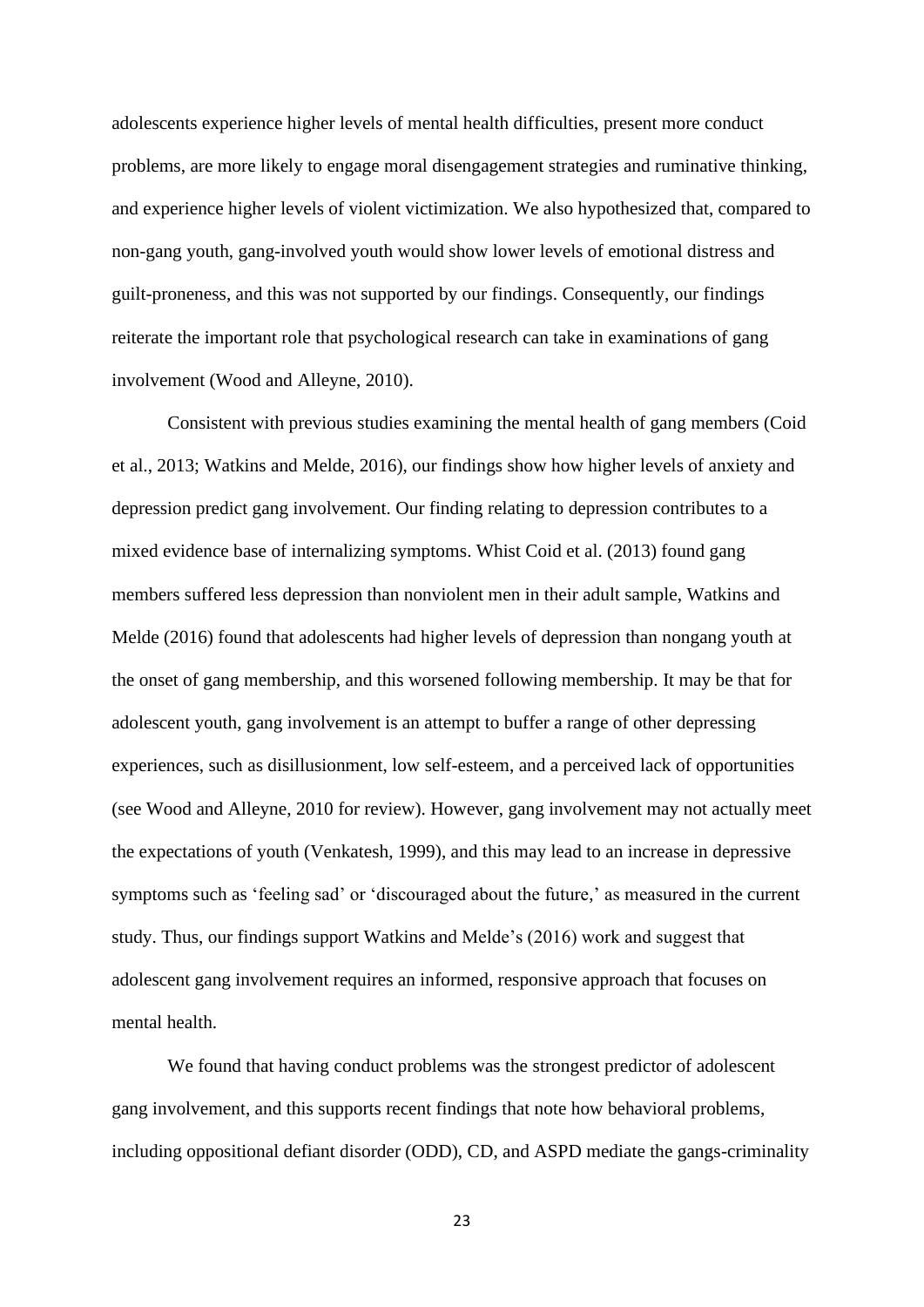nexus (Delisi et al., 2019). Egan and Beadman (2011) suggest that ASPD links to gang membership by consolidating existing antisocial attitudes and beliefs, which in turn, foster a stronger attachment to the gang. Thus, the role of CD among gang-involved adolescents warrants further investigation and the findings suggest how antisocial and mental health factors need consideration in the response to gangs.

Our finding that exposure to violent victimization predicts gang involvement was also anticipated. Earlier studies show how youth living in disadvantaged communities, which in and of themselves are risk factors for gang involvement (see O'Brien et al., 2013), report experiencing direct (through stabbings or targeted shootings) or indirect (witnessing) violence in their communities (Taylor et al., 2007). However, although research examining the relationship between community violence and mental health has gained increasing attention, it has suffered from a lack of attention in terms of gang involvement. Gang members form a distinct offender group whose engagement in violence goes above and beyond other delinquent groups (see Gatti et al., 2005). Thus, understanding the unique effects of gang membership on mental and emotional health requires a lot more attention if we are to counteract gang-related violence and *prevent* youth from joining gangs. In addition, research by Ballard et al. (2015) suggests how different experiences of traumatic experiences in childhood, including violent victimization, relate to varying levels of mental health outcomes. Given that interventions have positive effects on younger, compared to older age groups (Granpeesheh et al., 2009), that gang membership has been identified in children as young as 10 years of age (Children's Commissioner, 2018), and peaks at a crucial age (14 years; Pyrooz and Sweeton, 2015), our findings together with previous work, highlights the urgency of addressing gang membership via early intervention and prevention because this is when youth may be particularly responsive to treatment.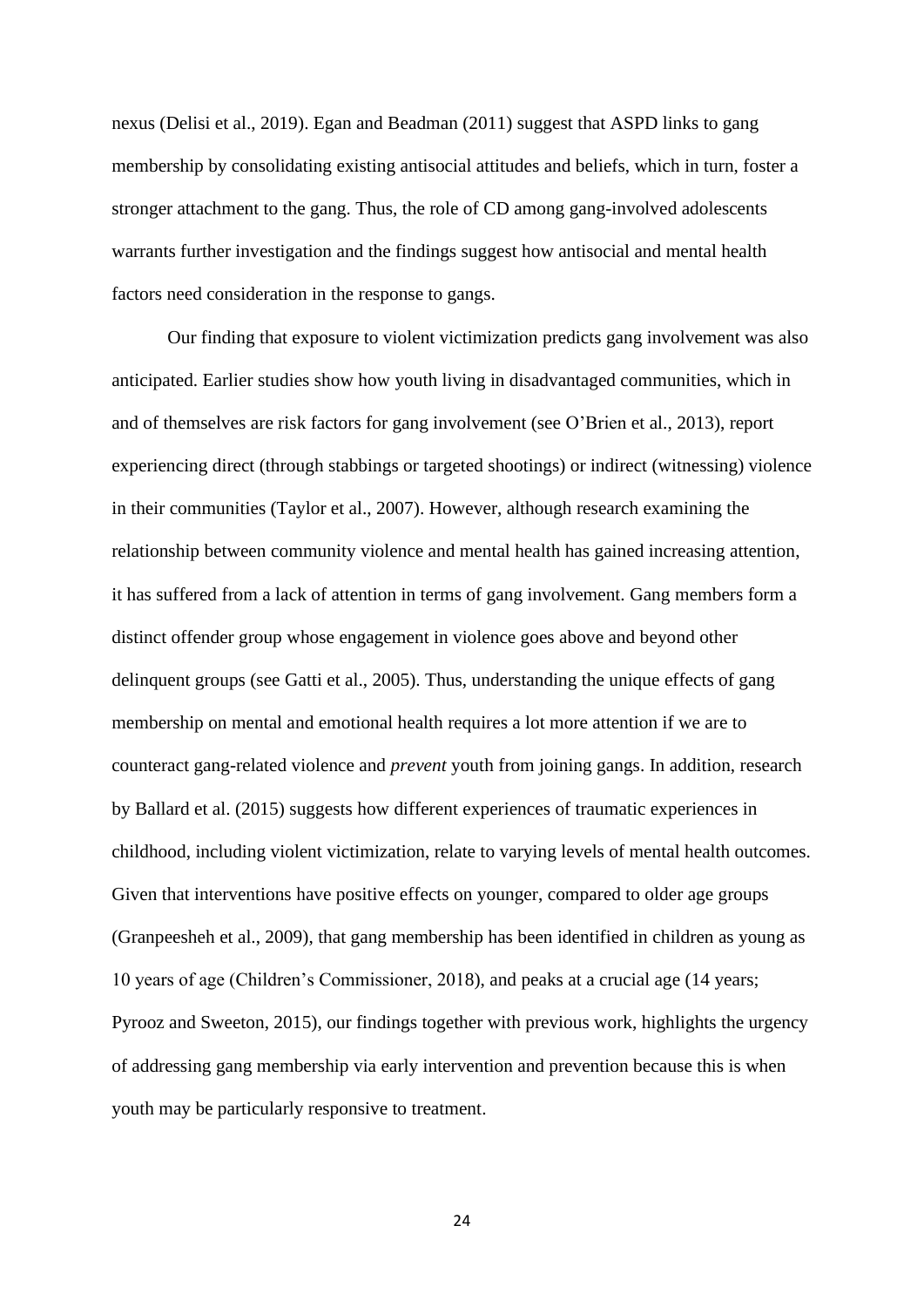Our findings that moral disengagement and rumination both predict gang involvement suggest that gang-involved youth ruminate on anger-provoking events, and probably adopt moral disengagement strategies to justify their rumination-elicited violence. These findings further support previous work such as that of Vasquez et al. (2012), who also found that gang-affiliated youth were more likely to engage in rumination, and Niebieszczanski and colleagues (2015) who noted how street gang members, compared to non-gang youth, used moral disengagement strategies (e.g. attributing blame to others and employing reconstructive language, i.e., 'it's just business'). It may well be that moral disengagement strategies are employed by gang-involved youth to minimize feelings of emotional distress and guilt that might otherwise arise from engaging in antisocial behavior, as speculated above, or, it could be that those most able to set aside their morality are also those who are most inclined to gang involvement. Only longitudinal work could decipher this.

Our finding that emotional distress and guilt proneness did not predict gang involvement, but anxiety and depression did, supports the work of Kennedy and Ceballo (2016). These authors provided evidence that urban youths' exposure to violence was associated with emotional desensitization and symptoms of anxiety and depression. As feelings of guilt are associated with attempts to rectify wrongdoing, if they are absent, then prolonged engagement and escalation of gang-related delinquency and violence, may result. Equally, in line with previous findings, indicating how chronic exposure to ACEs is associated with progressively worse outcomes (Chapman et al., 2004), it is possible that a lack of guilt, which is nurtured via adverse behavior over time, may impact to prevent successful engagement with interventions. If this is so, it may also deepen pre-existing conduct problems, aggravate mental health difficulties, and promote further embeddedness in the gang (Egan and Beadman, 2011).

#### **Implications**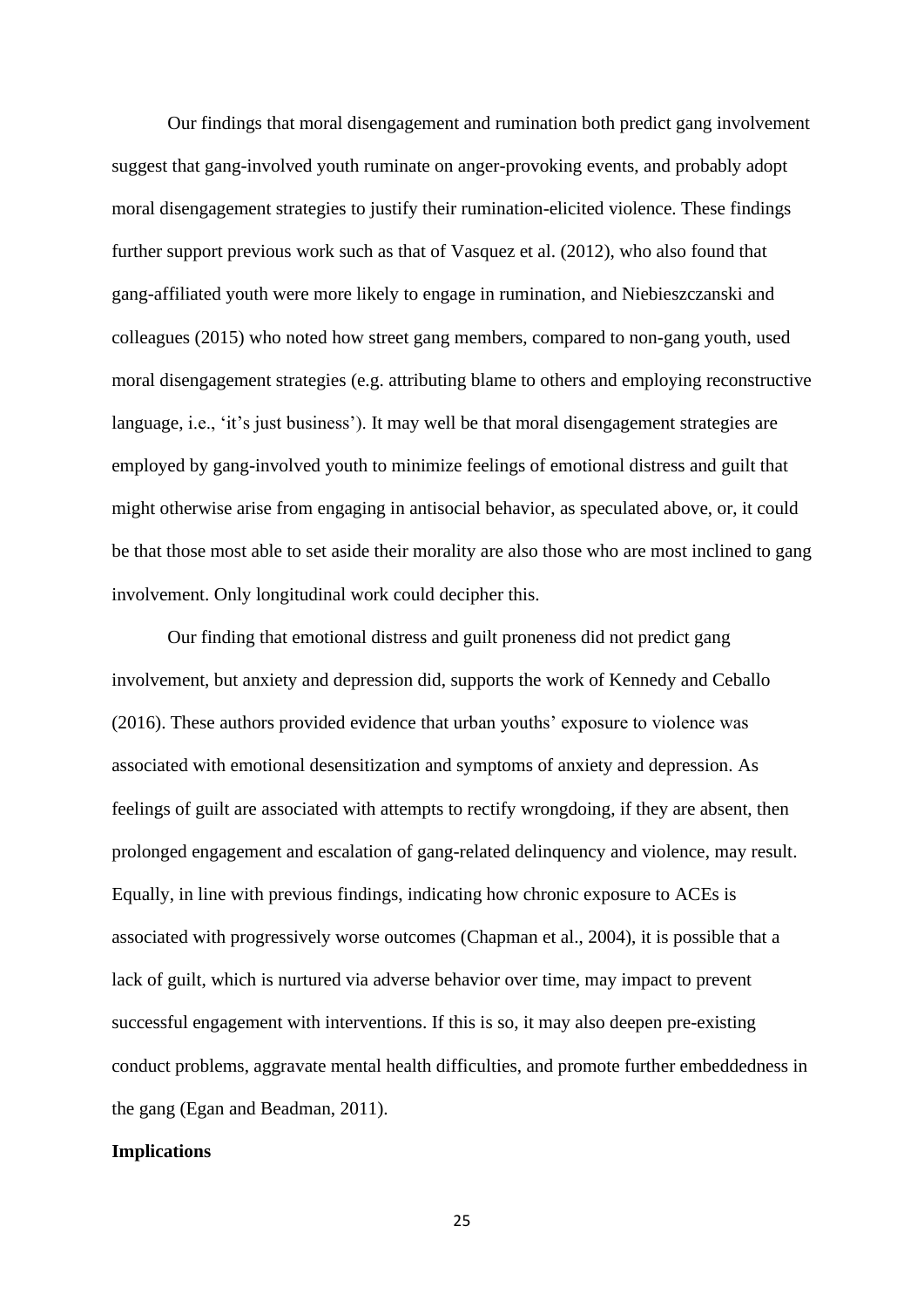Our findings have important implications for a number of areas. Responses to gangs have largely focused on strategies and policies that aim to deter and suppress gangs with policy-based interventions, such as injunctions being employed to separate known or perceived gang members (Wood et al., 2016). This retaliatory approach to tackling gang violence, in comparison to the much-needed public health and multi-agency approach adopted in parts of the United Kingdom, such as in Scotland (Deuchar and Ellis, 2013; Neville et al. 2015), and more recently London (Mayor Office for Policing and Crime, 2018, 2019), has several implications. First, it fails to address the underlying risk factors of gang membership, including low self-esteem (Dmitrieva et al., 2014) and mental health difficulties, such as suicide and depression (Watkins and Melde, 2016), and which our findings support. In short, our findings appear to support that there is still inadequate responding to the needs of vulnerable individuals whose motivation to join a gang arose "from an attempt to have their basic needs met" (Raby and Jones, 2016, p. 601). Thus, targeting the needs of at-risk and gang-involved youth *as well as* the rehabilitation of criminal behavior through primary, secondary and tertiary prevention response is vital.

Second, there has been a failure to respond accordingly to the mental and emotional health consequences from violence exposure on vulnerable adolescent gang members (Kelly et al., 2012), and our findings support this. We know that interventions have positive effects on younger compared to older age groups (Granpeesheh et al., 2009). We also know that children are becoming involved with gangs from a younger age (Children's Commissioner, 2018). Therefore, together with our findings, this body of work suggests that there is an urgent need to address gang membership via early intervention and prevention and at an age where youth are more responsive to treatment. However, primary prevention and secondary and tertiary interventions need to be evidence-based and include behavioral, mental health, and psychological factors that we, and others, have identified as related to gang involvement.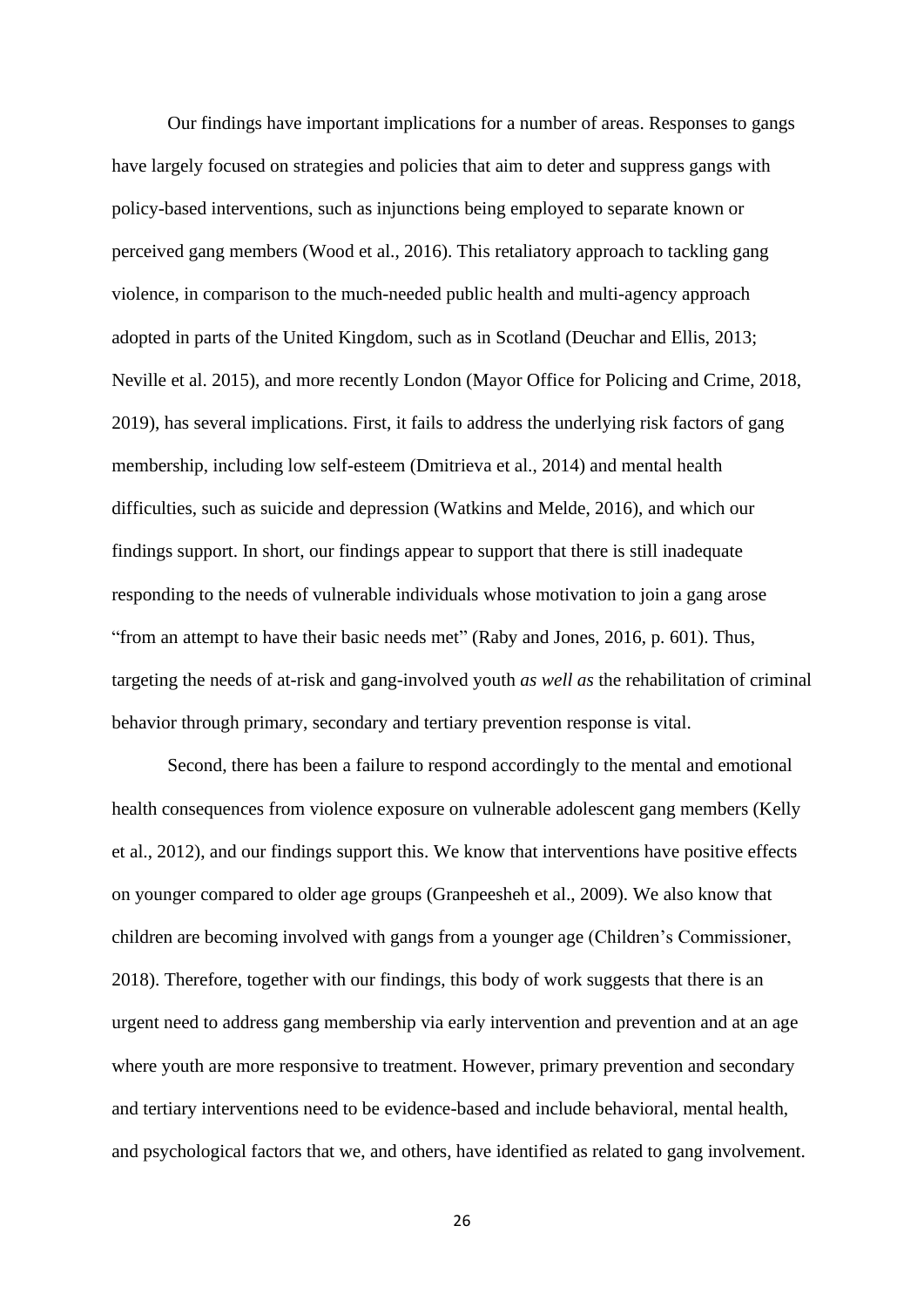Without such an informed approach, there is a risk that efforts to prevent and intervene with gang-involved youth will not be effective.

The current study possessed numerous strengths, including examination of a range of psychological and socio-cognitive predictors of gang involvement that can inform our response to gangs. Furthermore, the current study provides an empirical examination of emotional distress and guilt proneness specific to gang-involved adolescents. Our findings point to the importance of considering emotional adjustment and callous-unemotional traits among gang samples (Mallion and Wood, 2018). However, there are also limitations to our work. The cross-sectional nature of the design and self-report nature of measures may mean our data is subject to reporting bias. Furthermore, recent evidence suggests the importance of examining how mental ill health relates to *levels* of gang embeddedness (Wood et al., 2017), which the current study could not address. Future research could include qualitative research, such as case studies, in addition to national data samples, to better explore and understand the perspectives of gang-involved youth, including their mental health and emotional needs at all levels of involvement.

#### **Conclusion**

This study provides insight into the affective, behavioral, and mental health predictors of adolescent gang involvement. The findings presented here show how mental health difficulties, such as anxiety and depression, conduct problems, and emotional maladjustment may motivate youth to become involved with gangs. Furthermore, exposure to violence such as by being violently victimized and socio-cognitive processes, such as angry rumination and moral disengagement are also associated with gang involvement. Thus, our findings highlight the need to consider youth gang involvement through a lens that considers the extent and nature of a range of vulnerabilities, including young people's experiences of mental health, their emotional development, and problem behaviors. There is consequently a need to rethink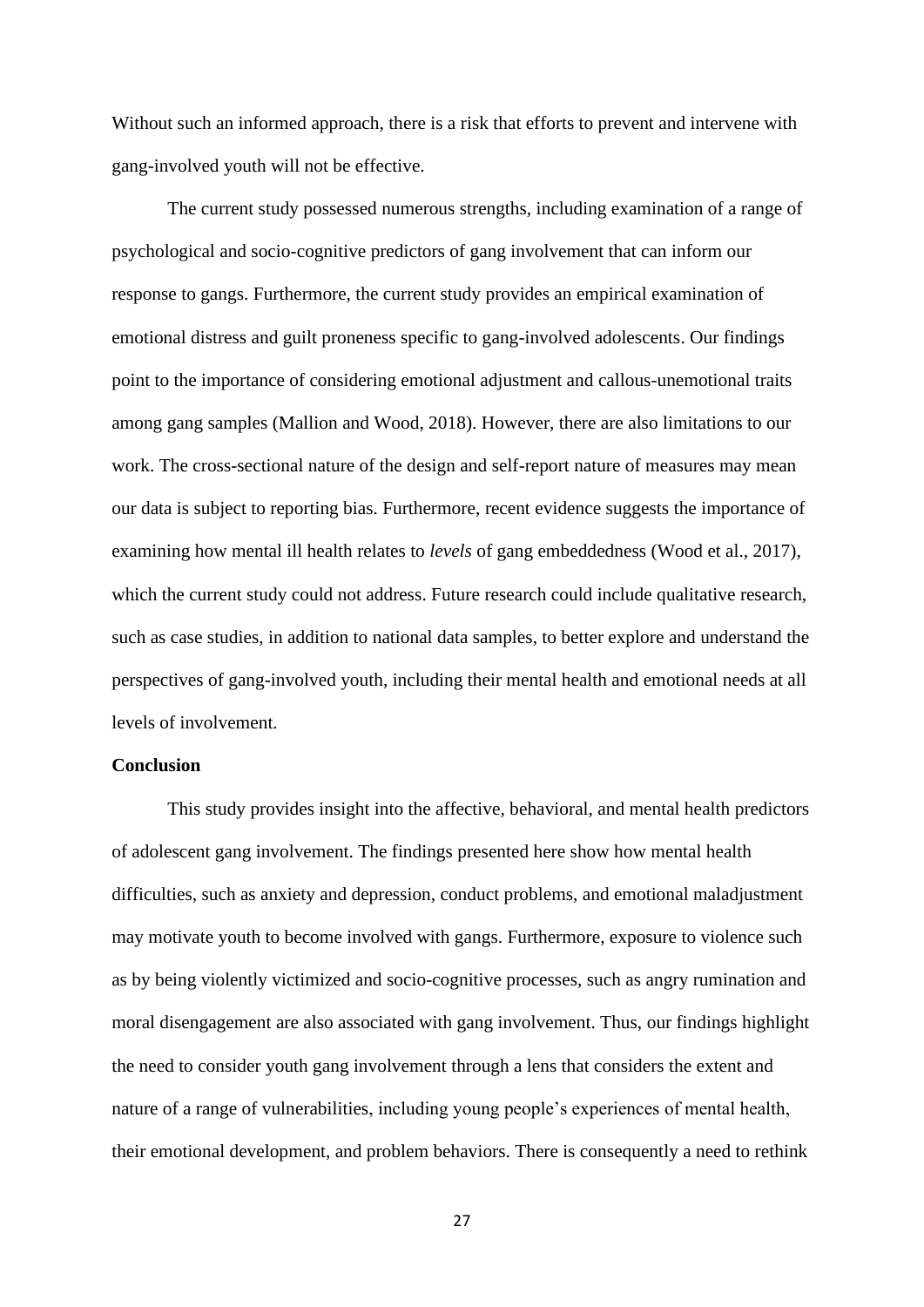how we view and respond to gangs and our findings have significant implications for gang interventions to focus on affective and psychological factors and to target antisocial behavior.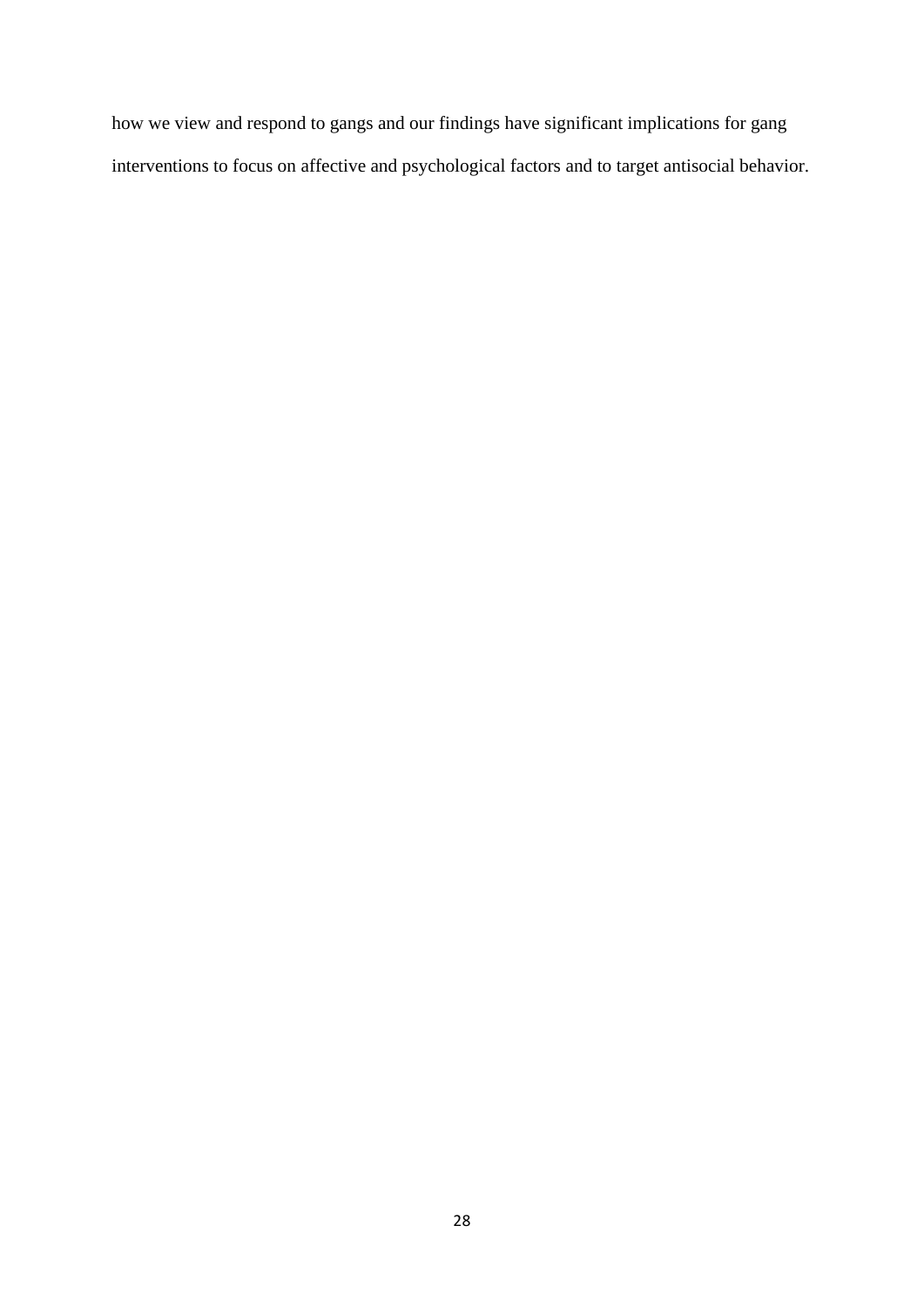#### **References**

Alleyne E, Fernandes I and Pritchard E (2014) Denying humanness to victims: How gang members justify violent behavior. *Group Processes and Intergroup Relations* 17(6):750-762. DOI: 10.1177/1368430214536064.

Alleyne E and Wood JL (2013) Gang-related crime: The social, psychological and behavioral correlates. *Psychology, Crime and Law* 19(7): 611-627. DOI: 10.1080/1068316X.2012.658050.

- American Psychiatric Association. (1994). Diagnostic and statistical manual of mental disorders. Washington, DC: Author.
- American Psychiatric Association (2013) *Diagnostic and statistical manual of mental*  disorders (5<sup>th</sup> ed.). Washington, DC: Author.
- Ballard ED, Van Eck K, Musci RJ, Hart S, Storr CL, Breslau N and Wilcox, H 2015 Latent classes of childhood trauma exposure predict the development of behavioral health outcomes in adolescence and young adulthood. *Psychological Medicine* 45(15): 3305- 3316. DOI: 10.1017/s0033291715001300.
- Bandura A, Barbaranelli C, Caprara GV and Pastorelli C (1996) Mechanisms of moral disengagement in the exercise of moral agency. *Journal of Personality and Social Psychology* 71(2) 364-374. Available at: <https://www.uky.edu/~eushe2/Bandura/Bandura1996JPSPy.pdf> (accessed 9 April 2019)
- Beck AT and Steer RA (1991) Relationship between the Beck Anxiety Inventory and the Hamilton Anxiety Rating Scale with anxious outpatients. *Journal of Anxiety Disorder*  5(3): 213-223. DOI: [10.1016/0887-6185\(91\)90002-B.](https://doi-org.chain.kent.ac.uk/10.1016/0887-6185(91)90002-B)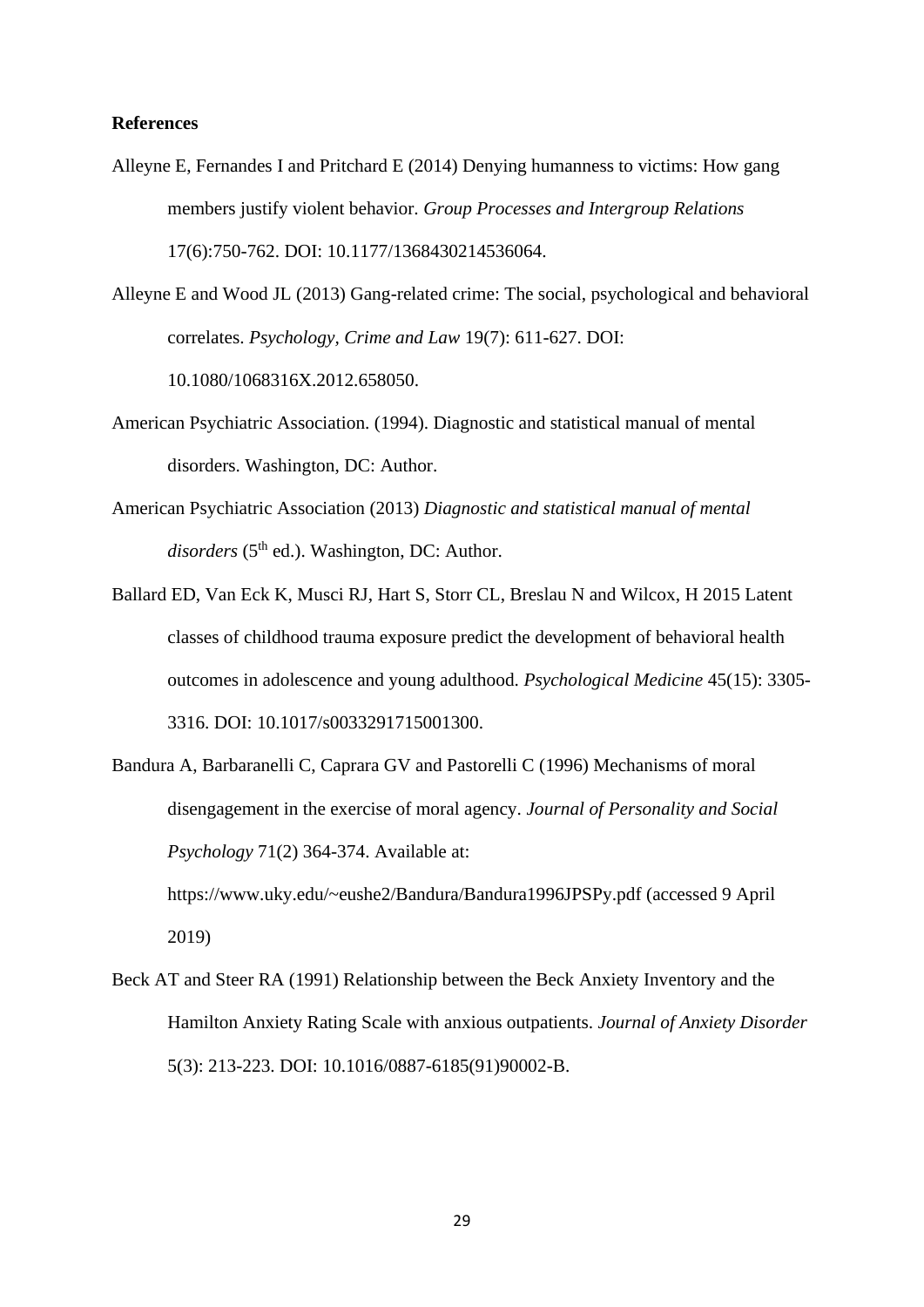Beresford H and Wood JL (2016) "Patients or perpetrators? The effects of trauma on gang members' mental health: A review of the literature". *Journal of Criminological Research, Policy, and Practice* 2(2): 148-159. DOI: [10.1108/JCRPP-05-2015-0015.](https://doi.org/10.1108/JCRPP-05-2015-0015)

Boullier M and Mitch B. (2018). Adverse childhood experiences. *Pediatrics and Child Health* 28(3): 132-137. DOI: [10.1016/j.paed.2017.12.008.](https://doi.org/10.1016/j.paed.2017.12.008)

British Psychological Society (2009) Code of ethics and conduct. Available at: [https://www.bps.org.uk/sites/bps.org.uk/files/Policy/Policy%20-](https://www.bps.org.uk/sites/bps.org.uk/files/Policy/Policy%20-%20Files/Code%20of%20Ethics%20and%20Conduct%20(2009).pdf) [%20Files/Code%20of%20Ethics%20and%20Conduct%20\(2009\).pdf](https://www.bps.org.uk/sites/bps.org.uk/files/Policy/Policy%20-%20Files/Code%20of%20Ethics%20and%20Conduct%20(2009).pdf) (accessed 9 April 2019)

- Chapman DP, Whitfield CL, Felitti VJ, Dube SR, Edwards VJ and Anda RF (2004) Adverse childhood experiences and the risk of depressive disorders in adulthood. *Journal of Affective Disorders* 82(2): 217-225. DOI: [10.1016/j.jad.2003.12.013.](https://doi.org/10.1016/j.jad.2003.12.013)
- Children's Commissioner (2018) Vulnerability report 2018. Available at: [https://www.childrenscommissioner.gov.uk/wp-content/uploads/2018/07/Childrens-](https://www.childrenscommissioner.gov.uk/wp-content/uploads/2018/07/Childrens-Commissioner-Vulnerability-Report-2018-Overview-Document-1.pdf)[Commissioner-Vulnerability-Report-2018-Overview-Document-1.pdf](https://www.childrenscommissioner.gov.uk/wp-content/uploads/2018/07/Childrens-Commissioner-Vulnerability-Report-2018-Overview-Document-1.pdf) (accessed 8 April 2019).
- Community Initiative to Reduce Violence (2009) Second Year Report. Available at: [http://actiononviolence.org/sites/default/files/CIRV\\_2nd\\_year\\_report.pdf](http://actiononviolence.org/sites/default/files/CIRV_2nd_year_report.pdf) (accessed 9 June 2019).
- Coid JW, Ulrich S, Keers R, Bebbington P, Destavola BL, Kallis C, Yang M, Reiss D, Jenkins R and Donnelly P (2013) Gang membership, violence, and psychiatric morbidity. *American Journal of Psychiatry* 170(9): 985-993. DOI: 10.1176/appi.ajp.2013.12091188.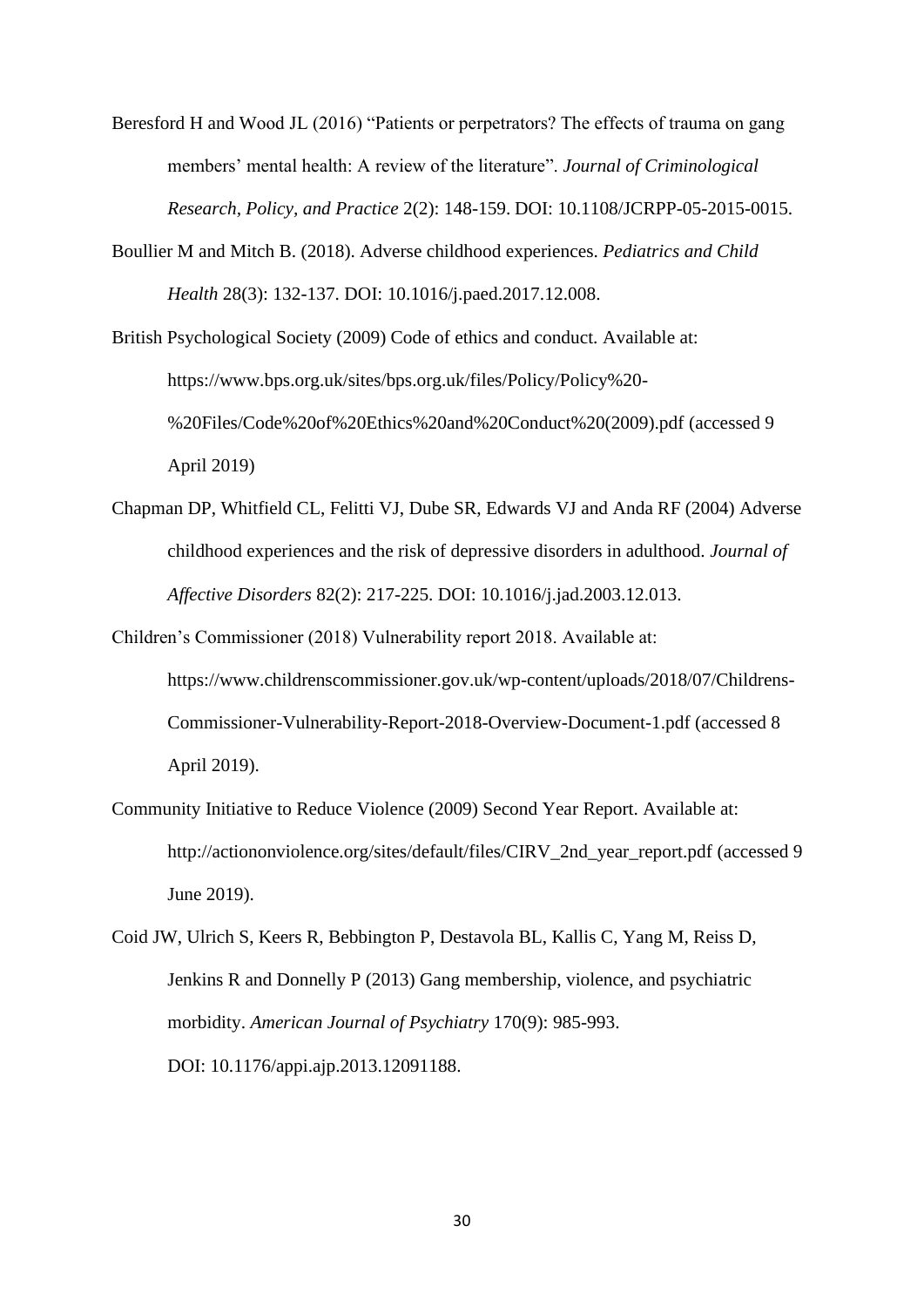- Dahlberg L and Krug EG (2002) Violence: A global public health problem. In: Krug E G, Dahlberg L, Mercy JA, Zwi AB, and Lozano R (eds) *The world report on violence and health*. Geneva, Switzerland: WHO, pp.1-21.
- DeLisi M, Drury AJ and Elbert MJ (2019) Do behavioral disorders render gang status spurious? New insights. *International Journal of Law and Psychiatry* 62: 117-124. DOI: 10.1016/j.ijlp.2018.12.007.
- Densley J (2011) "Ganging up on gangs: why the gang intervention industry needs an intervention". *The British Journal of Forensic Practice* 13(1): 12-23. DOI: [10.5042/bjfp.2011.0046.](https://doi.org/10.5042/bjfp.2011.0046)
- Deuchar, R. and Ellis, J. (2013) 'It's helped me with my anger and I'm realizing where I go in life': The impact of a Scottish youth work / schools intervention on young people's responses to social strain and engagement with anti-social behavior and gang culture, *Research in Post Compulsory Education – Special Issue: Reclaiming the Disengaged?* 18 (1-2): 98-114.
- Dmitrieva J, Gibson L, Steinberg L, Piquero A and Fagan J. (2014) Predictors and consequences of gang membership: Comparing gang members, gang leaders, and non-gang affiliated adjudicated youth. *Journal of Research on Adolescence* 24(2): 220-234. DOI: 10.1111/jora.12111.
- Docherty M, Kubik J, Herrera CM and Boxer P (2018) Early maltreatment is associated with greater risk of conduct problems and lack of guilt in adolescence. C*hild Abuse and Neglect* 79: 173-182. DOI: 10.1016/j.chiabu.2018.01.032.
- Egan V and Beadman M (2011) Personality and gang embeddedness. *Personality and Individual Differences* 51(6): 748-753. DOI: 10.1016/j.paid.2011.06.021.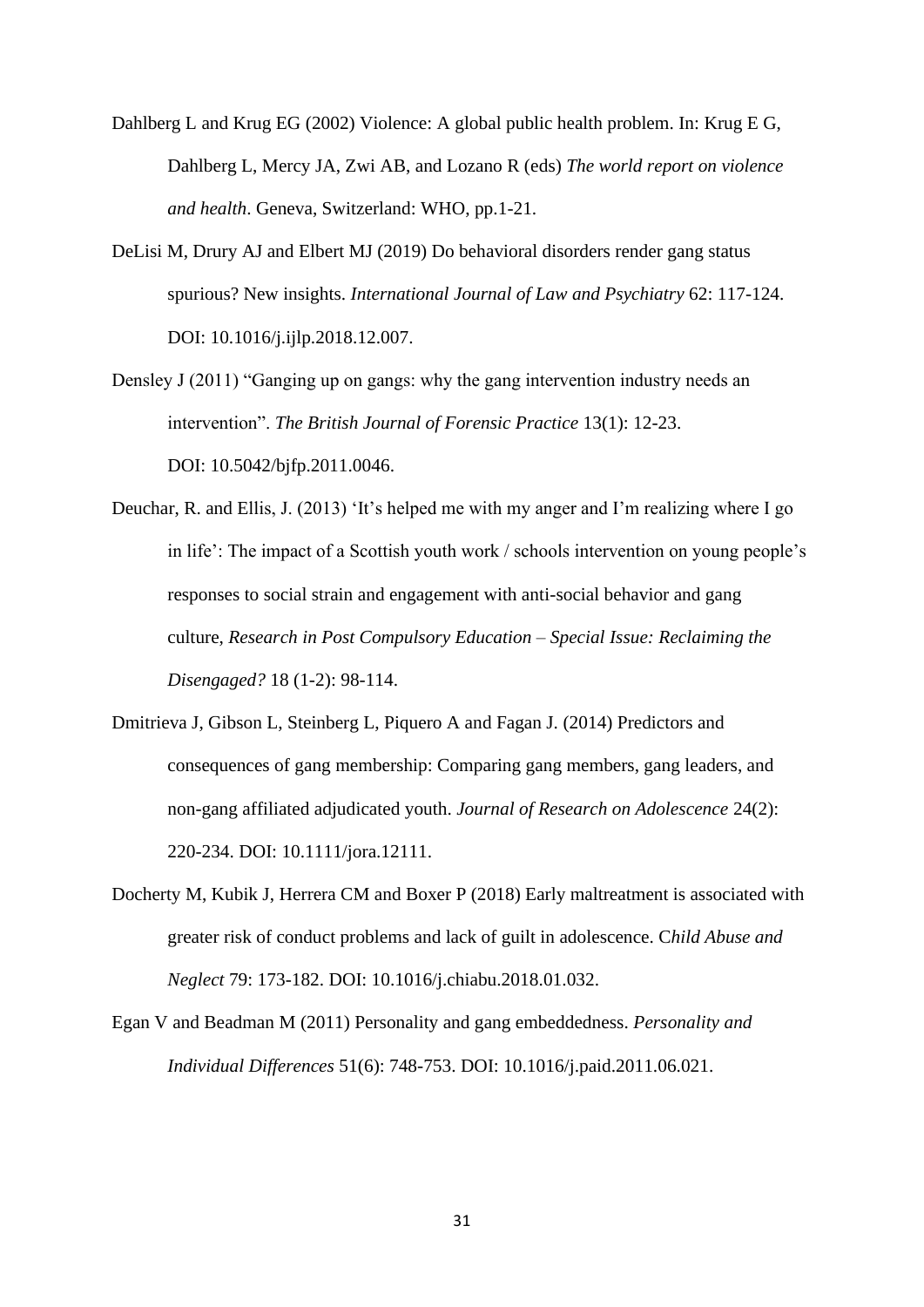- Fontana A, Rosenheck R and Brett E (1992) War zone traumas and posttraumatic stress disorder symptomatology. *Journal of Nervous and Mental Disease*, 180(12):748-755. DOI: http://dx.doi.org/10.1097/00005053- 199212000-00002.
- Foster JD, Kupermine GP and Price AW (2004) Gender differences in posttraumatic stress and related symptoms among inner-city minority youth exposed to community violence. *Journal of Youth and Adolescence* 33(1):59–69.

DOI: 10.1023/A:1027386430859.

- Gatti U, Tremblay RE, Vitaro F and McDuff, P (2005) Youth gangs, delinquency and drug use: A test of the selection, facilitation, and enhancement hypotheses. *The Journal of Child Psychology and Psychiatry* 46(11): 1178-1190. DOI: [/10.1111/j.1469-](https://doi.org/10.1111/j.1469-7610.2005.00423.x) [7610.2005.00423.x.](https://doi.org/10.1111/j.1469-7610.2005.00423.x)
- Gebo, E (2016) An integrated public health and criminal justice approach to gangs: What can research tell us? *Preventive Medicine Reports* 4: 376-380. DOI: [10.1016/j.pmedr.2016.07.007](https://doi.org/10.1016/j.pmedr.2016.07.007)
- Goodwin, RD and Hamilton SP (2003) Lifetime comorbidity of antisocial personality disorder and anxiety disorders among adults in the community. *Psychiatry Research* 117(2): 159 – 166. DOI: [10.1016/S0165-1781\(02\)00320-7.](https://doi.org/10.1016/S0165-1781%2802%2900320-7)
- Gorman-Smith D and Tolan P (1998) The role of exposure to community violence and developmental problems among inner-city youth. Development and Psychopathology, 10(1), 101-116. Available at:

https://pdfs.semanticscholar.org/6923/120a6e8069ecb0adb170130a1a1c3fea90d0.pdf

Granpeesheh D, Dixon D, Dennis R, Tarbox J, Kaplan AM and Wilke AE (2009) The effects of age and treatment intensity on behavioral intervention outcomes for children with autism spectrum disorders. *Research in Autism Spectrum Disorders* 3(4): 1014-1022. DOI: 10.1016/j.rasd.2009.06.007.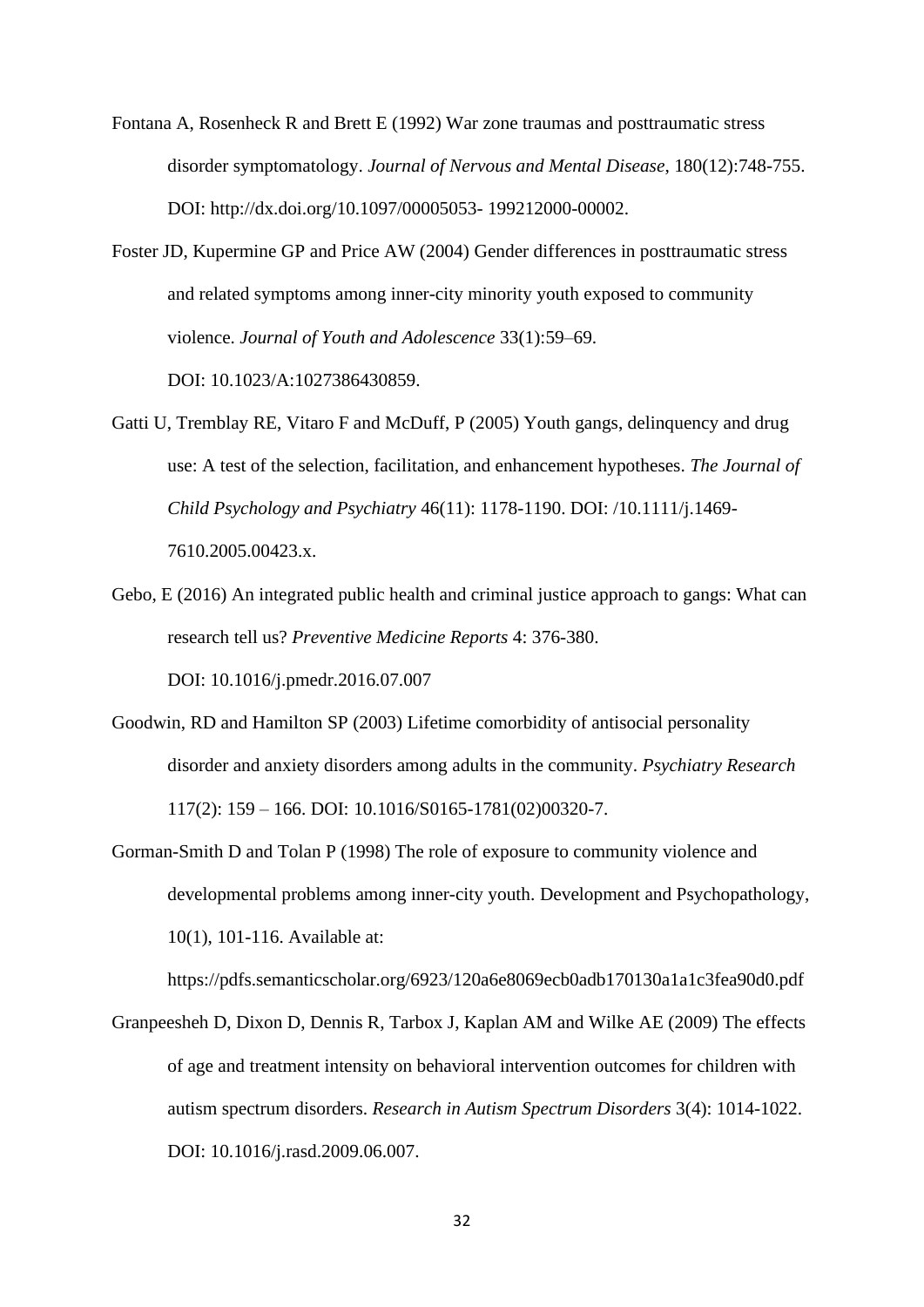Henning KR and Frueh BC (1997) Combat guilt and its relationship to PTSD symptoms. *Journal of Clinical Psychology* 53(8): 801-808. DOI: [10.1002/\(SICI\)1097-](https://doi.org/10.1002/(SICI)1097-4679(199712)53:8%3C801::AID-JCLP3%3E3.0.CO;2-I) [4679\(199712\)53:8<801::AID-JCLP3>3.0.CO;2-I.](https://doi.org/10.1002/(SICI)1097-4679(199712)53:8%3C801::AID-JCLP3%3E3.0.CO;2-I)

- HM Government (2016) Ending gang violence and exploitations. Available at: [https://www.gov.uk/government/uploads/system/uploads/attachment\\_data/file/491699](https://www.gov.uk/government/uploads/system/uploads/attachment_data/file/491699%20/Ending_gang_violence_and_Exploitation_FINAL.pdf)  [/Ending\\_gang\\_violence\\_and\\_Exploitation\\_FINAL.pdf](https://www.gov.uk/government/uploads/system/uploads/attachment_data/file/491699%20/Ending_gang_violence_and_Exploitation_FINAL.pdf)
- Holmes SE, Slaughter JR and Kashani J (2001) Risk factors in childhood that lead to the development of conduct disorder and antisocial personality disorder. *Child Psychiatry and Human Development* 31(3): 183-193. DOI: 10.1023/A:1026425304480.
- Homicide in Scotland (2018) Homicide in Scotland 2017-18. Report, National Statistics, Scottish Government, UK. Available at

[http://actiononviolence.org/sites/default/files/Homicide%20in%20Scotland%2017-](http://actiononviolence.org/sites/default/files/Homicide%20in%20Scotland%2017-18.pdf) [18.pdf](http://actiononviolence.org/sites/default/files/Homicide%20in%20Scotland%2017-18.pdf) (accessed 9 June 2019).

Howard, R. (2015). Personality disorders and violence: What is the link? *Borderline Personality Disorder and Emotion Dysregulation*, 2(12), 1-11.

DOI: 10.1186/s40479-015-0033-x.

- Katz CM, Webb VJ, Fox K and Shaffer JN (2011) Understanding the relationship between violent victimization and gang membership. *Journal of Criminal Justice* 39(1): 48-59. DOI: 10.1016/j.jcrimjus.2010.10.004.
- Kelly S, Anderson D, Hall L, Peden A and Cerel J (2012) The effects of exposure to gang violence on adolescent boys' mental health. *Issues in Mental Health Nursing* 33(2):80-88. DOI: 10.3109/01612840.2011.623217.
- Kennedy TM and Ceballo R (2016) Emotionally numb: Desensitization to community violence exposure among urban youth. *Developmental Psychology* 52(5): 778-789. DOI: 10.1037/dev0000112.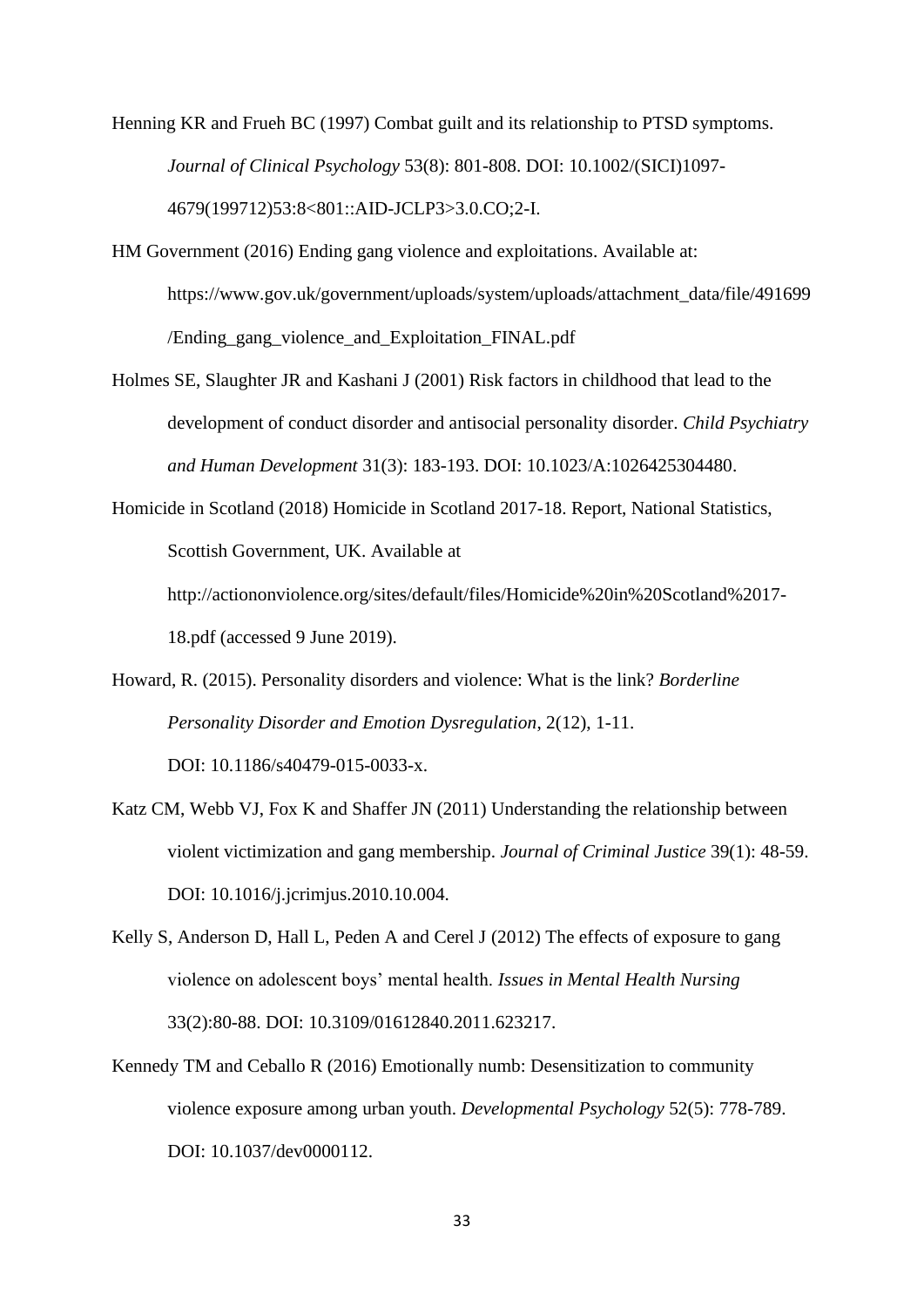Kerig PK, Chaplo SD, Bennett DC and Modrowski CA (2016) Gang membership, perpetration trauma and posttraumatic stress symptoms among youth in the juvenile justice system. *Criminal Justice and Behavior* 43(5): 635-652. DOI: 1177/0093854815607307.

Klein MW, Weerman FM and Thornberry TP (2006) Street gang violence in Europe. *European Journal of Criminology* 3(4): 413–437. DOI: 10.1177/1477370806067911.

Loeber R and Farrington DP (2000) Young children who commit crime: Epidemiology, developmental origins, risk factors, early interventions, and policy implications. *Development and Psychopathology* 12(4): 737-762. DOI: 10.1017/S0954579400004107.

Lynch M (2003) Consequences of children's exposure to community violence. *Clinical Child and Family Psychology Review* 6(4):265-274.

DOI: 10.1023/B:CCFP.0000006293.77143.e1.

- Lynch M and Cicchetti D (1998) An ecological-transactional analysis of children and contexts: The longitudinal interplay among child maltreatment, community violence, and children's symptomatology. *Development and Psychopathology* 10(2): 235-257. DOI: [10.1017/S095457949800159X.](https://doi.org/10.1017/S095457949800159X)
- Loeber R, Bruke JD and Lahey, B. B. (2006). What are adolescent antecedents to antisocial personality disorder? *Criminal Behavior and Mental Health*, *12*(1), 24-36. doi: [10.1002/cbm.484.](https://doi.org/10.1002/cbm.484)
- Madan A, Mrug S and Windle M (2011) Brief report: Do delinquency and community violence exposure explain internalizing problems in early adolescent gang members? *Journal of Adolescence* 34(5): 1093-1096. DOI: [10.1016/j.adolescence.2010.06.003.](http://dx.doi.org/10.1016/j.adolescence.2010.06.003)
- Mallion JS (2017) 'Am I Angry', Influence of emotions on gang membership: A review. Dissertation, University of Kent, UK.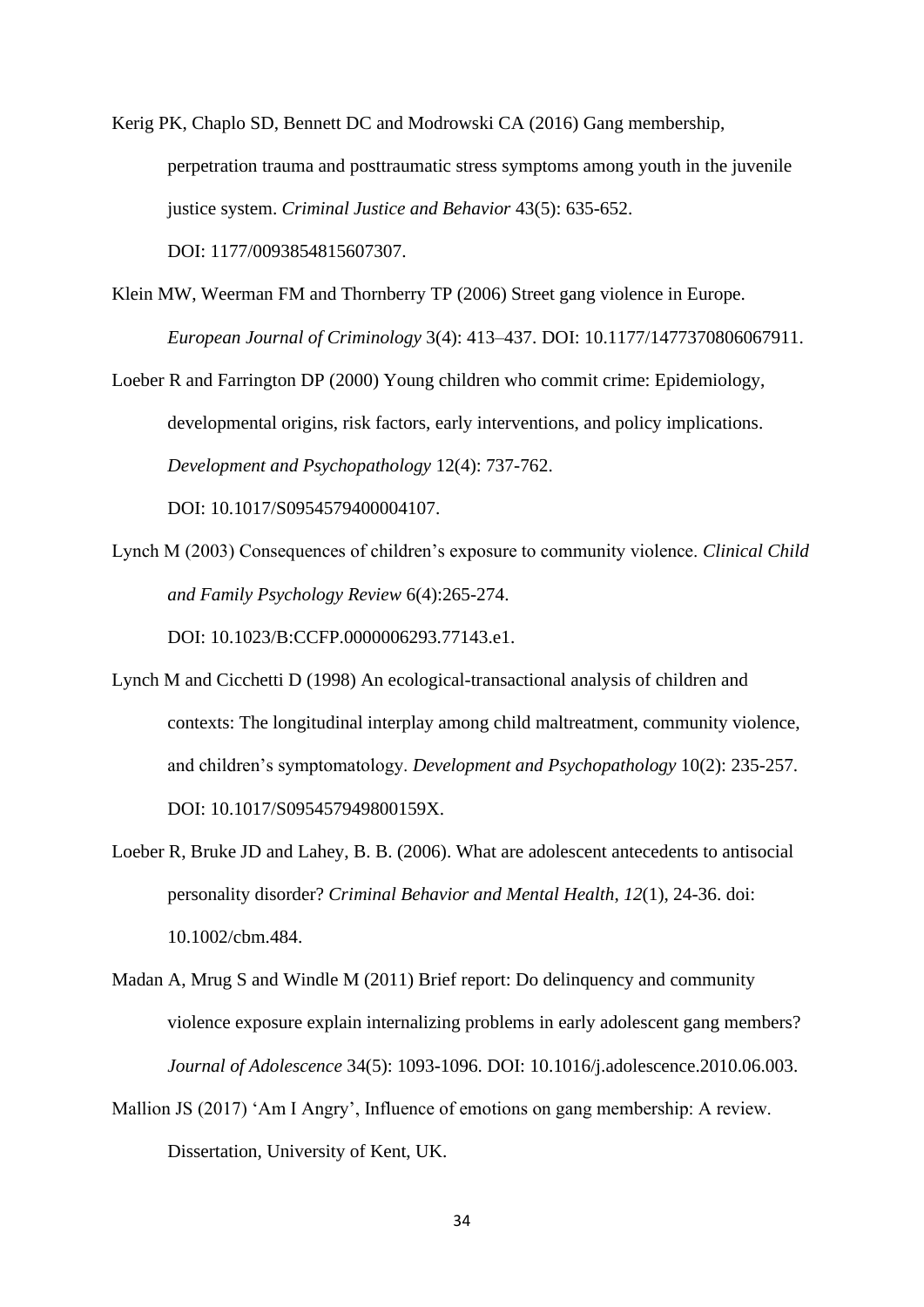- Mallion JS and Wood JL (2018) Comparison of emotional dispositions between street gang and non-gang prisoners. *Journal of Interpersonal Violence:* 1-21. DOI: 1177/0886260518789147.
- Mayor Office for Policing and Crime (2018) Review of the metropolitan police service gangs matrix. Available at:

[https://www.met.police.uk/SysSiteAssets/media/downloads/met/about-us/gangs](https://www.met.police.uk/SysSiteAssets/media/downloads/met/about-us/gangs-violence-matrix/mopac-gang-matrix-review.pdf)[violence-matrix/mopac-gang-matrix-review.pdf](https://www.met.police.uk/SysSiteAssets/media/downloads/met/about-us/gangs-violence-matrix/mopac-gang-matrix-review.pdf) (accessed 31 March 2019).

- McDaniel DD (2012) Risk and protective factors associated with gang affiliation among high-risk youth: a public health approach. *Injury Prevention* 18(4): 253-258. DOI: [10.1136/injuryprev-2011-040083.](https://dx.doi.org/10.1136%2Finjuryprev-2011-040083)
- Millon T, Millon C, Davis R and Grossman S (2006) *The Millon Adolescent Clinical Inventory.* Bloomington: Pearson Executive Office.
- Neville FG, Goodall CA, Gavine AJ, Williams DJ and Donnelly PD (2015) Public health, youth violence and perpetrator well-being. Peace and Conflict: Journal of Peace Psychology 21(3): 322-333. DOI: 10.1037/pac0000081.
- Niebieszczanski R, Harkins L, Judson S, Smith K and Dixon L (2015) The role of moral disengagement in street gang offending. *Psychology, Crime and Law*, 21(6): 589-605. DOI: 10.1080/1068316X.2015.1008476.
- O'Brien K, Daffern M, Chu CM and Thomas S (2013) Youth gang affiliation, violence, and criminal activities: A review of motivational, risk, and protective factors. *Aggression and Violent Behavior* 18(4): 417-425. DOI: 10.1016/j.avb.2013.05.001.
- Osman A, Hoffman J, Barrios FX, Kopper BA, Breitenstein JL and Hahn SK (2002) Factor structure, reliability, and validity of the Beck Anxiety Inventory in adolescent psychiatric inpatients. *Journal of Clinical Psychology* 58(4): 443-456. DOI: 10.1002/jclp.1154.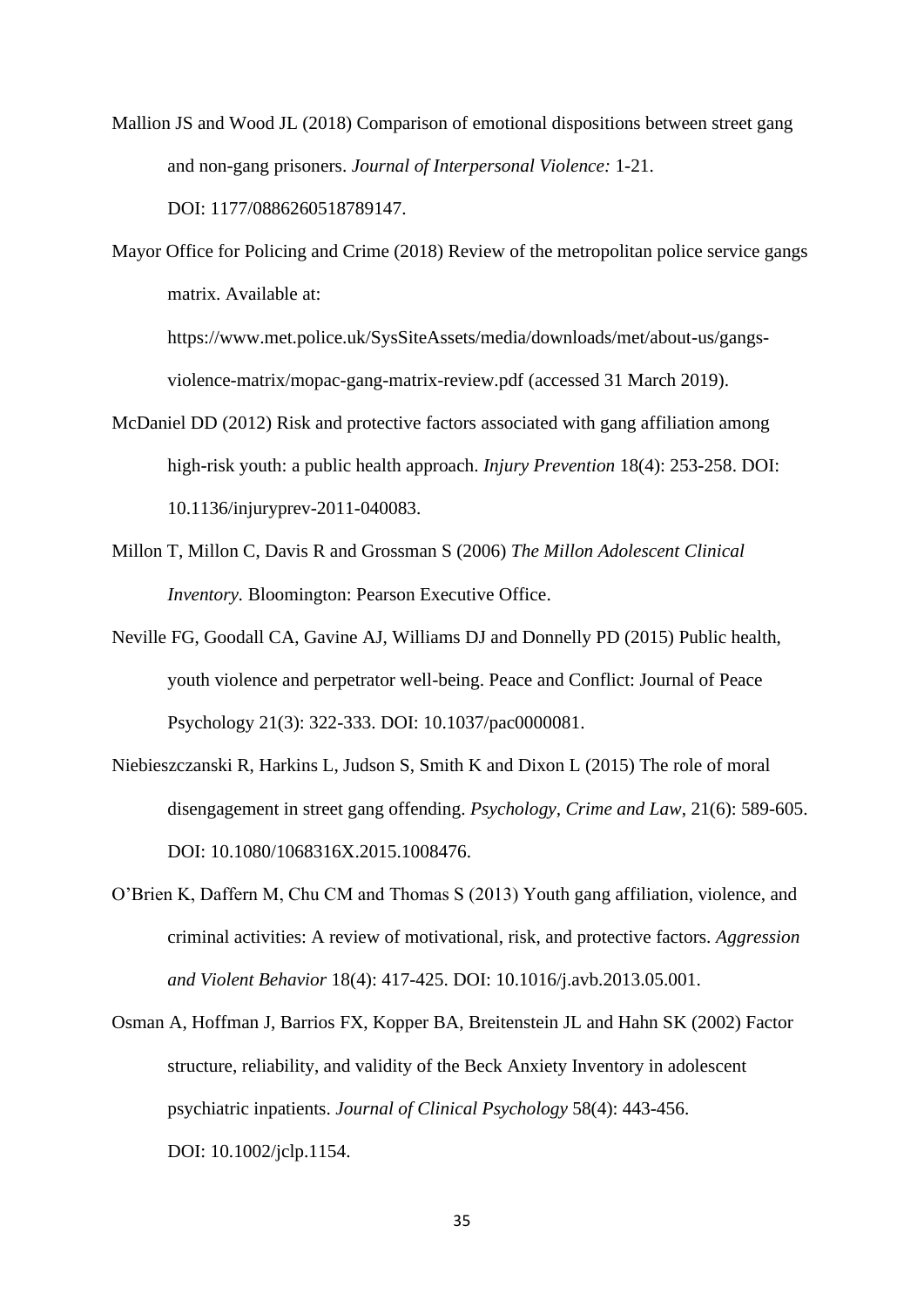Osman A, Kopper BA, Barrios F, Gutierrez, PM and Bagge CL (2004) Reliability and validity of the Beck Depression Inventory-II with adolescent psychiatric inpatients. *Psychological Assessment*, 16(2): 120-132. DOI: 10.1037/1040-3590.16.2.12.

- Pearce P, Sewell R, Cooper M, Osman, S, Fugard AJB and Pybis J (2017) Effectiveness of school-based humanistic counselling for psychological distress in young people: Pilot randomized controlled trial with follow-up in an ethnically diverse sample. *Psychology and Psychotherapy* 90(2): 138-155. DOI: [10.1111/papt.12102.](https://doi.org/10.1111/papt.12102)
- Petering R (2016) Sexual risk, substance use, mental health, and trauma experiences of ganginvolved homeless youth. *Journal of Adolescence* 48: 73-81. DOI: 10.1016/j.adolescence.2016.01.009.
- Peterson D, Taylor TJ and Esbensen FA (2004) Gang membership and violent victimization. *Justice Quarterly* 21(4): 793 – 815. Available at:

[http://www.antoniocasella.eu/restorative/Peterson\\_2004.pdf](http://www.antoniocasella.eu/restorative/Peterson_2004.pdf) (accessed 9 April 2019).

Pyrooz DC and Sweeten G (2015) Gang membership between ages 5 and 17 years in the United States. *Journal of Adolescent Health* 56(4): 414-419. DOI:

10.1016/j.jadohealth.2014.11.018.

- Raby C and Jones F (2016) Identifying risks for male street gang affiliation: a systematic review and narrative synthesis*. The Journal of Forensic Psychiatry and Psychology* 27(5): 601-644. DOI: [10.1080/14789949.2016.1195005.](https://doi.org/10.1080/14789949.2016.1195005)
- Ring C and Kavussanu M (2017) The role of self-regulatory efficacy, moral disengagement and guilt on doping likelihood: A social cognitive theory perspective. *Journal of Sports Sciences* 36(5): 1-7. DOI: [10.1080/02640414.2017.1324206.](http://dx.doi.org/10.1080/02640414.2017.1324206)
- Roos S, Hodges E and Salmivalli, C (2014) Do guilt- and shame-proneness differentially predict prosocial, aggressive, and withdrawn behaviors during early adolescence? *Developmental Psychology* 50(3): 941-946. DOI: 10.1037/a0033904.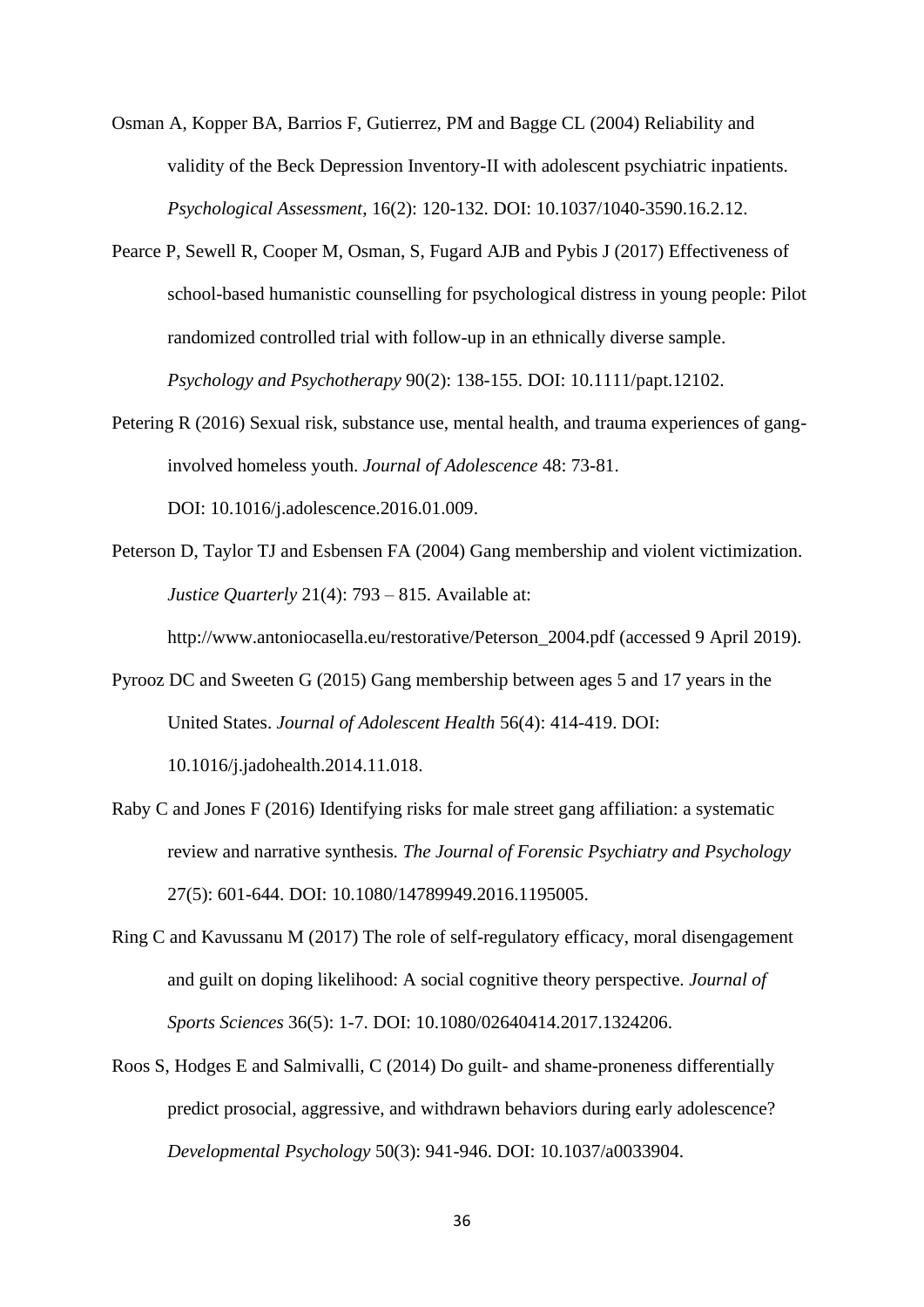- Schilling EA, Aseltine RH and Gore S (2007) Adverse childhood experiences and mental health in young adults: A longitudinal survey. *BioMed Central Public Health* 7(30): 1-10. DOI: 10.1186/1471-2458-7-30.
- Steer RA, Kumar G, Ranieri WF and Beck AT (1995) Use of the Beck Anxiety Inventory with Adolescent Psychiatric Outpatients. *Psychological Reports,* 76(2): 459-465. DOI: [10.2466/pr0.1995.76.2.459](https://doi.org/10.2466%2Fpr0.1995.76.2.459)
- Sukhodolsky DG, Golub A and Cromwell EN (2001) Development and validation of the anger rumination scale. *Personality and Individual Differences* 31(5): 689-700. DOI: [10.1016/S0191-8869\(00\)00171-9.](https://doi.org/10.1016/S0191-8869(00)00171-9)
- Tabachnick BG and Fidell LS (2013). *Using multivariate statistics* (6<sup>th</sup> ed). Boston: Pearson Education.
- Tangney JP, Stuewig J and Martinez AG (2014) Two faces of shame: The roles of shame and guilt in predicting recidivism. *Psychological Science* 25(3): 799-805. DOI:10.1177/0956797613508790.
- Tangney JP, Wagner PE, Gavlas J and Gramzow R (1991) *The test of self-conscious affect for adolescents (TOSCA-A)*. Fairfax: George Mason University.
- Tangney JP, Wagner PE, Fletcher C and Gramzow R (1992) Shamed into anger? The relation of shame and guilt to anger and self-reported aggression. Journal of Personality and Social Psychology 62: 669-675.
- Taylor TJ, Peterson D, Esbensen FA and Freng A (2007) Gang membership as a risk factor for adolescent violent victimization. *Journal of Research in Crime and Delinquency* 44(4): 351-380. DOI: 10.1177/0022427807305845.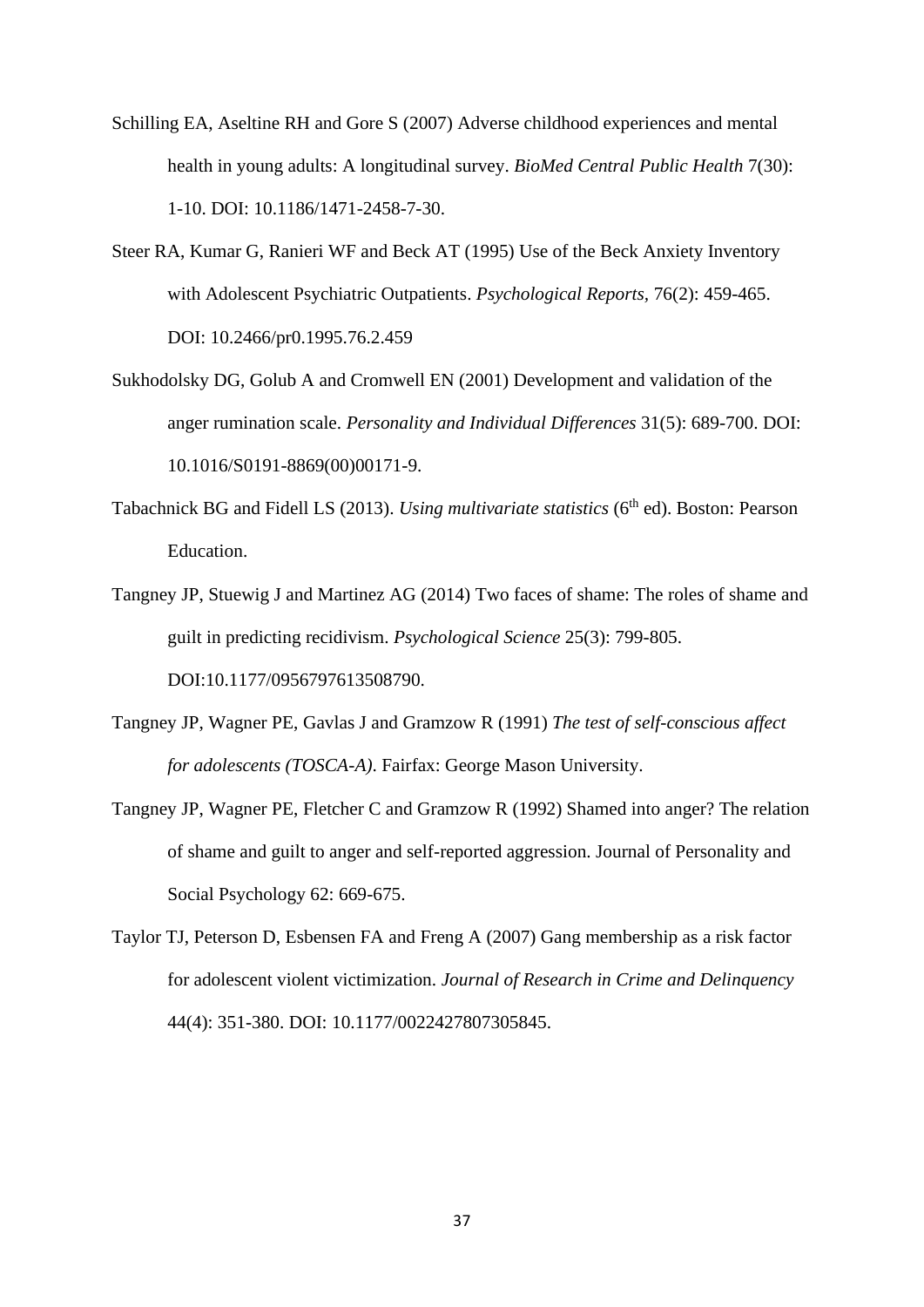Mayor's Office for Policing and Crime (2019) Review of the Metropolitan Police Service Gangs Matrix. Report, UK, December. Available at [https://www.met.police.uk/SysSiteAssets/media/downloads/met/about-us/gangs](https://www.met.police.uk/SysSiteAssets/media/downloads/met/about-us/gangs-violence-matrix/mopac-gang-matrix-review.pdf)[violence-matrix/mopac-gang-matrix-review.pdf](https://www.met.police.uk/SysSiteAssets/media/downloads/met/about-us/gangs-violence-matrix/mopac-gang-matrix-review.pdf) (accessed 9 June 2019).

- Mayor's Office for Policing and Crime (2019) What is the violence reduction unit? Available at [https://www.london.gov.uk/what-we-do/mayors-office-policing-and-crime](https://www.london.gov.uk/what-we-do/mayors-office-policing-and-crime-mopac/violence-reduction-unit-vru/what-violence-reduction-unit)[mopac/violence-reduction-unit-vru/what-violence-reduction-unit](https://www.london.gov.uk/what-we-do/mayors-office-policing-and-crime-mopac/violence-reduction-unit-vru/what-violence-reduction-unit) (accessed 9 June 2019).
- Thornberry TP, Krohm MD, Lizotte AJ, Smith C and Tobin K (2003) *Gangs and Delinquency in Developmental Perspective*. Cambridge: Cambridge University Press.
- Vasquez EA, Osman S and Wood JL (2012) Rumination and the displacement of aggression in United Kingdom gang-affiliated youth. *Aggressive Behavior* 38(1): 89-97. DOI: 10.1002/AB.20419.
- Venkatesh SA (1999) Community-based interventions into street gang activity. *Journal of Community Psychology* 27(5): 551-567. DOI: [10.1002/\(SICI\)1520-](https://doi.org/10.1002/(SICI)1520-6629(199909)27:5%3C551::AID-JCOP4%3E3.0.CO;2-K) [6629\(199909\)27:5<551::AID-JCOP4>3.0.CO;2-K](https://doi.org/10.1002/(SICI)1520-6629(199909)27:5%3C551::AID-JCOP4%3E3.0.CO;2-K)
- Vigil JD (1988) *Barrio gangs: Street life and identity in southern California*. Austin: University of Texas Press.
- Watkins AM and Melde C (2016) Bad medicine: The relationship between gang membership, depression, self-esteem, and suicidal behavior. *Criminal Justice and Behavior* 43(8): 1107-1126. DOI: 10.1177/0093854816631797.

Weerman FM, Maxson CL, Esbensen FA, Aldridge J, Medina J and Gemert F (2009) *Eurogang program manual: Background development, and use of the Eurogang instruments in multi-site, multi-method comparative research.* Available at: <http://www.umsl.edu/ccj/Eurogang/EurogangManual.pdf> (accessed 9 April 2019)